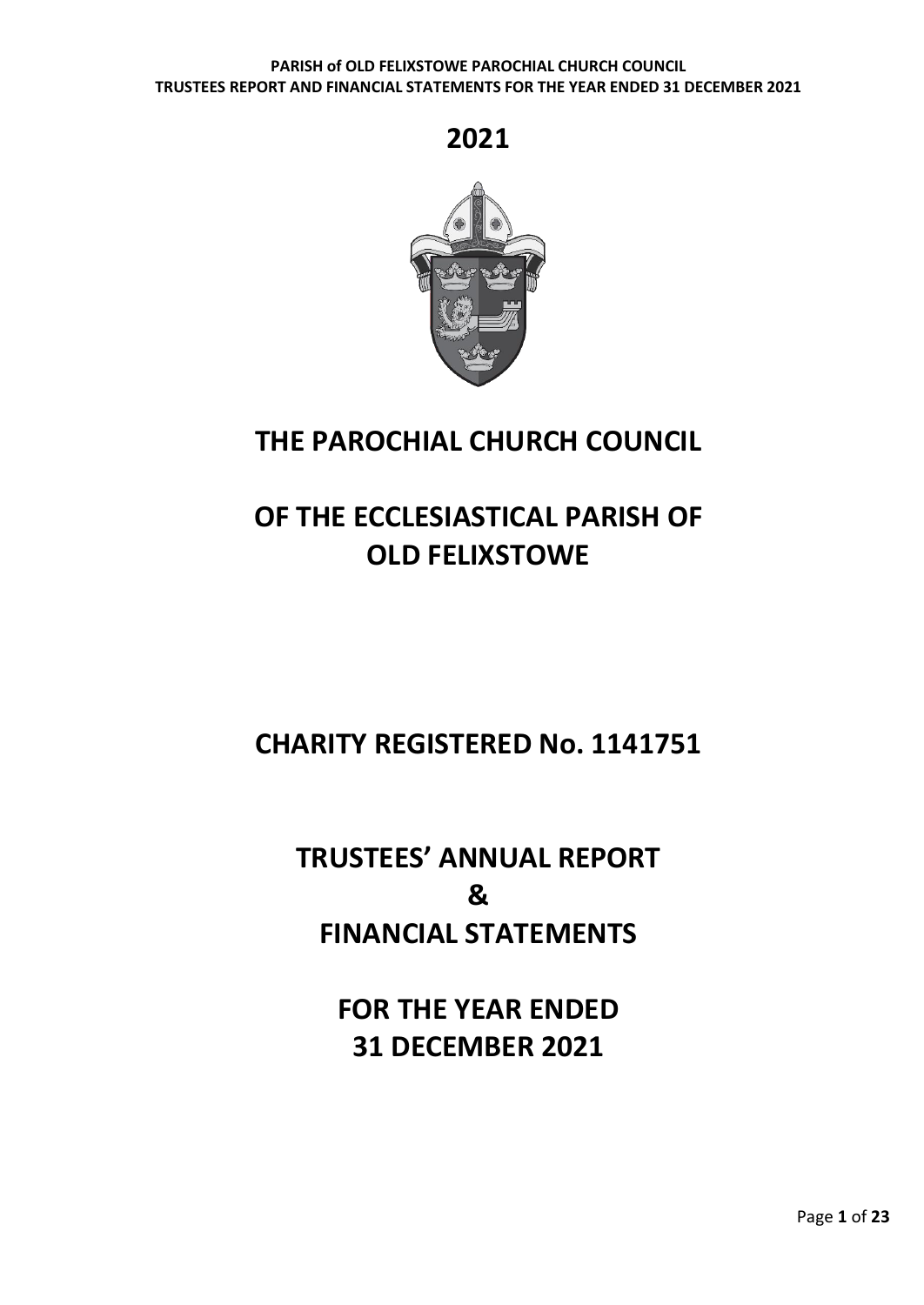| <b>Contents</b>                               | Page      |
|-----------------------------------------------|-----------|
| Reference and Administrative details          | 3         |
| Trustees' Report                              | $4 - 7$   |
| <b>Statement of Members Responsibilities</b>  | 8         |
| Independent Examiner's Report                 | 9         |
| <b>Statement of Financial Activities</b>      | 10        |
| <b>Balance Sheet</b>                          | 11        |
| <b>Statements of Assets &amp; Liabilities</b> | 12        |
| <b>Fund Movement</b>                          | 13        |
| Analysis of Income & Expenditure              | 14-16     |
| Notes to the Financial Statements             | $17 - 23$ |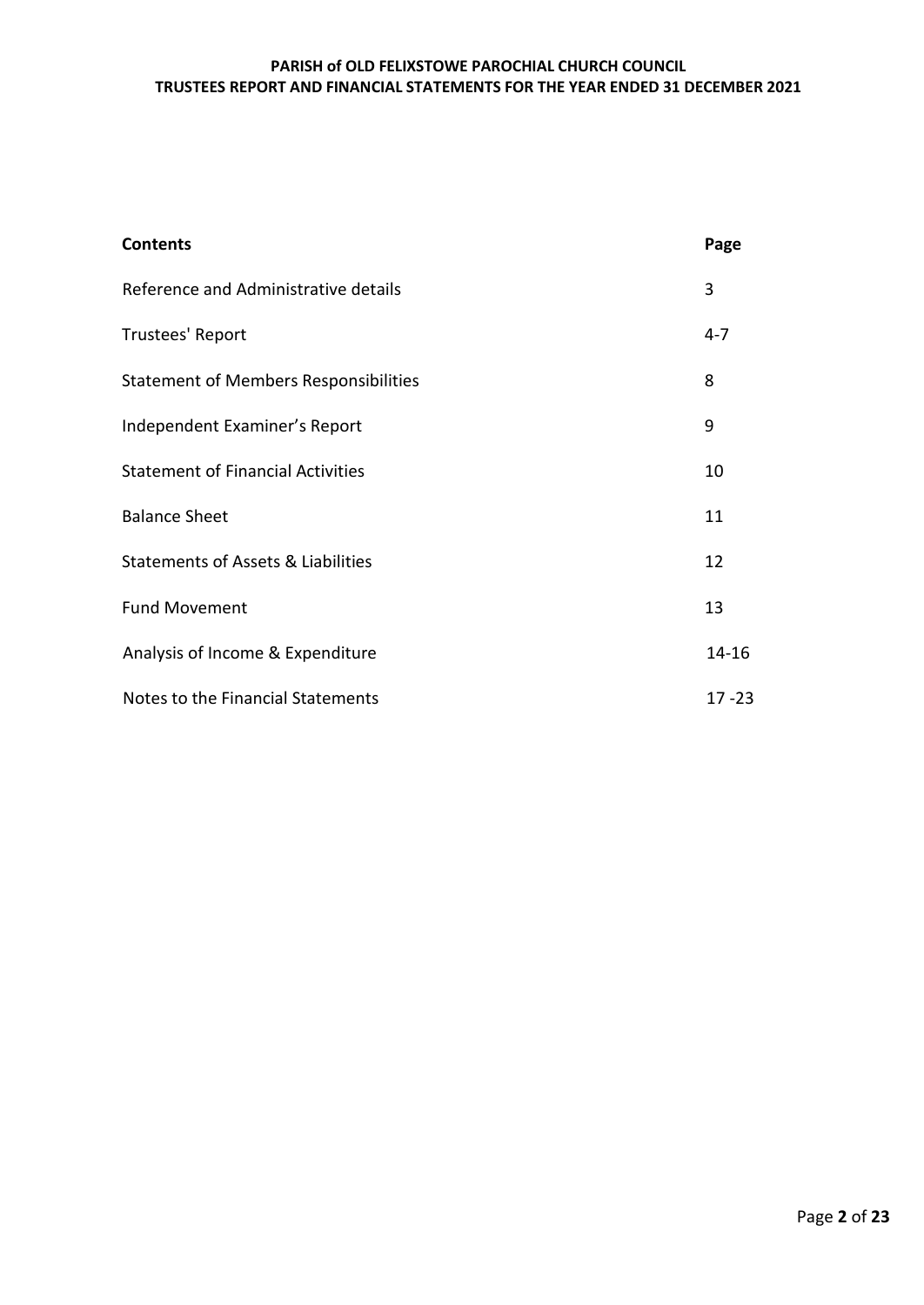**NAME:** The Parochial Church Council of the Ecclesiastical Parish of Old Felixstowe.

**OTHER NAMES:** Old Felixstowe, Saints Peter & Paul with Saint Andrew and Saint Nicholas and Parish of Old Felixstowe

**REGISTERED CHARITY NUMBER:** 1141751

**PARISH OFFICE:** Old Felixstowe Parish Office, Saint Andrew's Church, Saint Andrew's Road, Felixstowe, Suffolk. IP11 7EB

**BANKERS:** Barclays Bank PLC

**INDEPENDENT EXAMINER:** Mrs. H. Rumsey FCA Ensors Accountants LLP Ipswich

| TRUSTEES      |  |
|---------------|--|
| <b>Massac</b> |  |

| <b>Office</b>           | <b>Served</b>        |                      |  |
|-------------------------|----------------------|----------------------|--|
|                         | From                 | To                   |  |
| Chairman                | All year             |                      |  |
| Churchwarden            | All year             |                      |  |
| <b>Acting Treasurer</b> | All year             |                      |  |
| Churchwarden            | All year             |                      |  |
| <b>Acting Treasurer</b> | All year             |                      |  |
|                         | All year             |                      |  |
|                         | All year             |                      |  |
|                         | All year             |                      |  |
|                         | All year             |                      |  |
|                         | All year             |                      |  |
|                         | Jan $1st$            | May 25 <sup>th</sup> |  |
|                         | All year             |                      |  |
|                         | All year             |                      |  |
|                         | May 25 <sup>th</sup> | Dec 31 <sup>st</sup> |  |
|                         | All year             |                      |  |
|                         | July 3rd             | Dec 31 <sup>st</sup> |  |
|                         |                      |                      |  |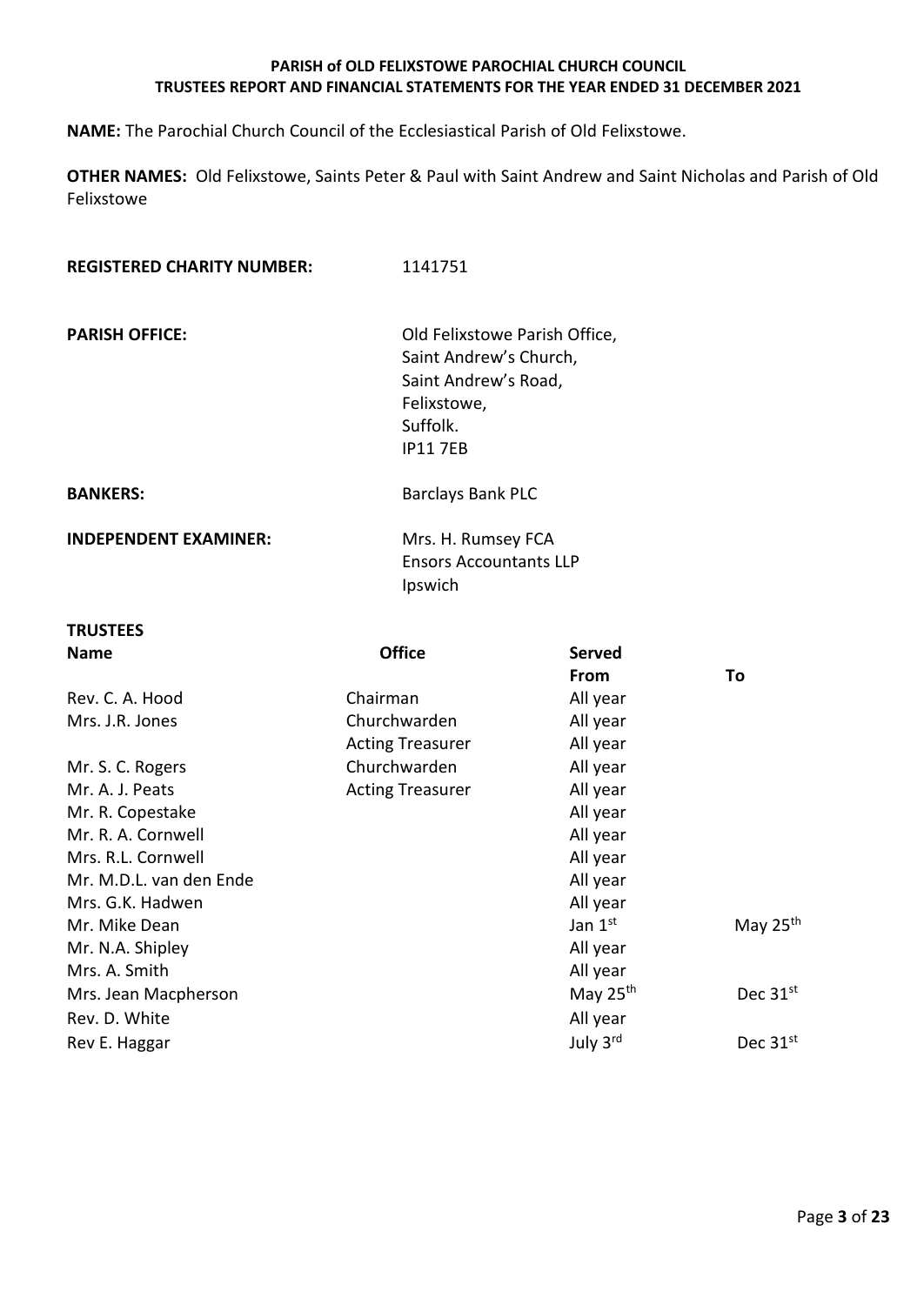The trustees present their report and the financial statements of the charity for the year ended 31 December 2021.

The financial statements have been prepared in accordance with the accounting policies set out on pages 17-19 and comply with the Charities Act 2011 and 'Accounting and Reporting by Charities: Statement of Recommended Practice applicable to Charities preparing their accounts in accordance with the Financial Reporting Standard applicable in the UK and Republic of Ireland (FRS 102).

#### **STRUCTURE, GOVERNANCE AND MANAGEMENT**

This charity is governed and constituted under the laws applicable to parochial church councils within the Church of England, the Parochial Church Council Powers Measure.

The Parish of Old Felixstowe elect members to its church council (PCC) at an Annual Parochial General Meeting, and members of the PCC automatically become trustees. Anyone living in the parish and those whose names are on the electoral roll of the parish are eligible to attend and vote at that meeting.

The parish exists to promote Christianity, principally in Old Felixstowe, according to the rites and formularies of the Church of England.

The parish is constituted to provide regular, public services, principally on Sundays, and the occasional offices of baptism, matrimony and funeral, and provides buildings that are open to the public for the comfort of religion. These buildings are available to local organizations for events that benefit the local community. The parish also donates to other charities that provide services founded in Christianity to members of the public in the United Kingdom, locally and otherwise, and overseas.

#### **AIM AND PURPOSE**

The Parochial Church Council (PCC) of Old Felixstowe supported its Vicar, Rev. C.A. Hood, to provide the whole mission of the Church of England in northern and eastern Felixstowe. To help achieve this, it maintains and opens for public worship the church buildings of Saints Peter & Paul, in Church Road; its daughter church, St. Andrew, in St. Andrew's Road and (the unconsecrated) St. Nicholas at Felixstowe Ferry. The PCC also maintains the Church Hall in St. Andrew's Road, and has beneficial ownership of St. Andrew's House, 10, Fleetwood Road, adjacent to the church.

#### **OBJECTIVES**

The PCC is committed to encouraging people to participate in worship at its three churches and thus become part of the church family. It caters for differing styles of worship and church fellowship within the parish by diverse services on Sundays and weekdays as well as the use of church buildings at other times by groups. The parish holds services for the whole parish alternating between Ss. Peter & Paul and St. Andrew and St. Nicholas during the summer months.

#### **PUBLIC BENEFIT**

When planning its activities for the year, the PCC and Vicar have considered the Charity Commission's guidance on public benefit and in particular the specific guidance to charities for the advancement of religion.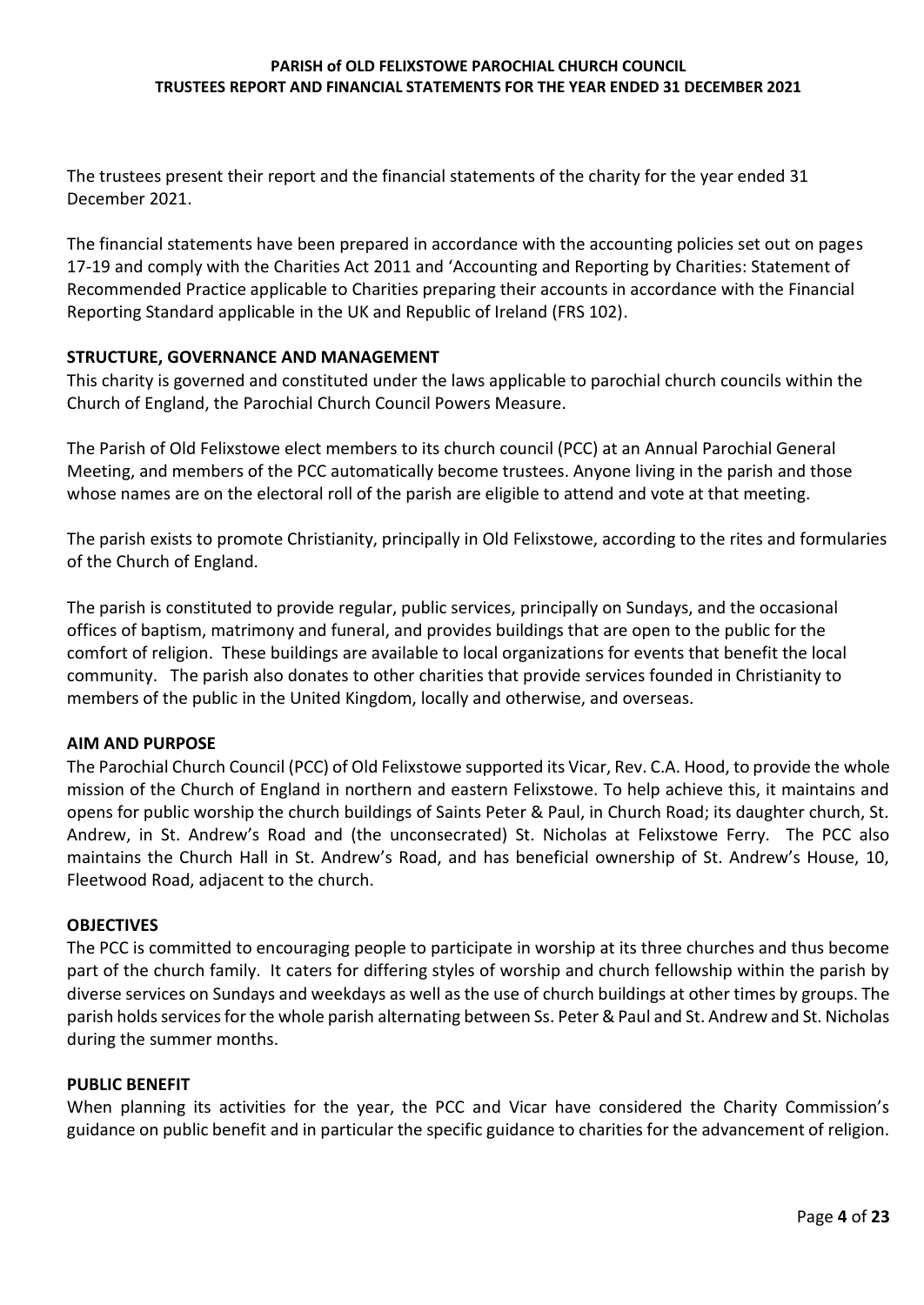In particular they have tried to enable ordinary people to live out their faith as part of this parish's community through:

- \* Worship and prayer; teaching the Gospel and developing the congregation's knowledge of and trust in Jesus;
- \* Pastoral care for those living in the parish;
- \* Support of work amongst young people of both the parish and within the town of Felixstowe;
- Support of outreach and missionary work

The Trustees consider that they are fulfilling the requirements to deliver a public benefit.

### **REVIEW OF THE YEAR**

The parish has continued to hold public services throughout 2021, some in the church buildings and some streamed through online systems in line with the restrictions imposed due to the COVID-19 pandemic.

When possible, church buildings have been open for private prayer and public worship, as well as for weddings, funerals and baptisms in line with Church of England guidelines.

For the first six months of the year there were two services weekly online, which have been accessible to a wider congregation than those in the parish, thus reaching many more people than the in-building church services. For the second half of the year there has been one weekly online service.

These have been alongside our "in building" services which have been based at St Andrews Church – which is the larger of the buildings and hence easier to maintain social distancing and the restraints imposed by the pandemic.

Some groups have continued on-line and social events have been held using video conferencing packages. From late spring onwards some groups restarted meeting in person abiding by covid restrictions. There was little opportunity for the church buildings to be used by the wider community, however St Peter and Paul Church has continued to be used on a weekly basis for a community Basic Popup Shop and Music in Felixstowe were able to use St Andrews church to record some recitals.

In the second half of the year the PCC formed working groups to help oversee and manage areas of church life – these report back to the PCC. The groups are Fabric, Outreach and Evangelism and Finance.

The church hall is used by a pre-school group throughout the year.

Monthly activity sessions were held for primary school children and these have been moved online.

Regular contact has been maintained with primary schools in the parish providing on-line assemblies and lessons.

In July the parish welcomed Revd. Emma Haggar who is serving her curacy here.

St Andrews House continues to be let out, managed by a local letting agent.

There was an overall surplus of £54,824 for the year compared to £140,510 for the previous year. Legacies received from the Estate of a deceased trustee amounted to £75,000 for the year ended 31 December 2021 and £125,000 for the previous year.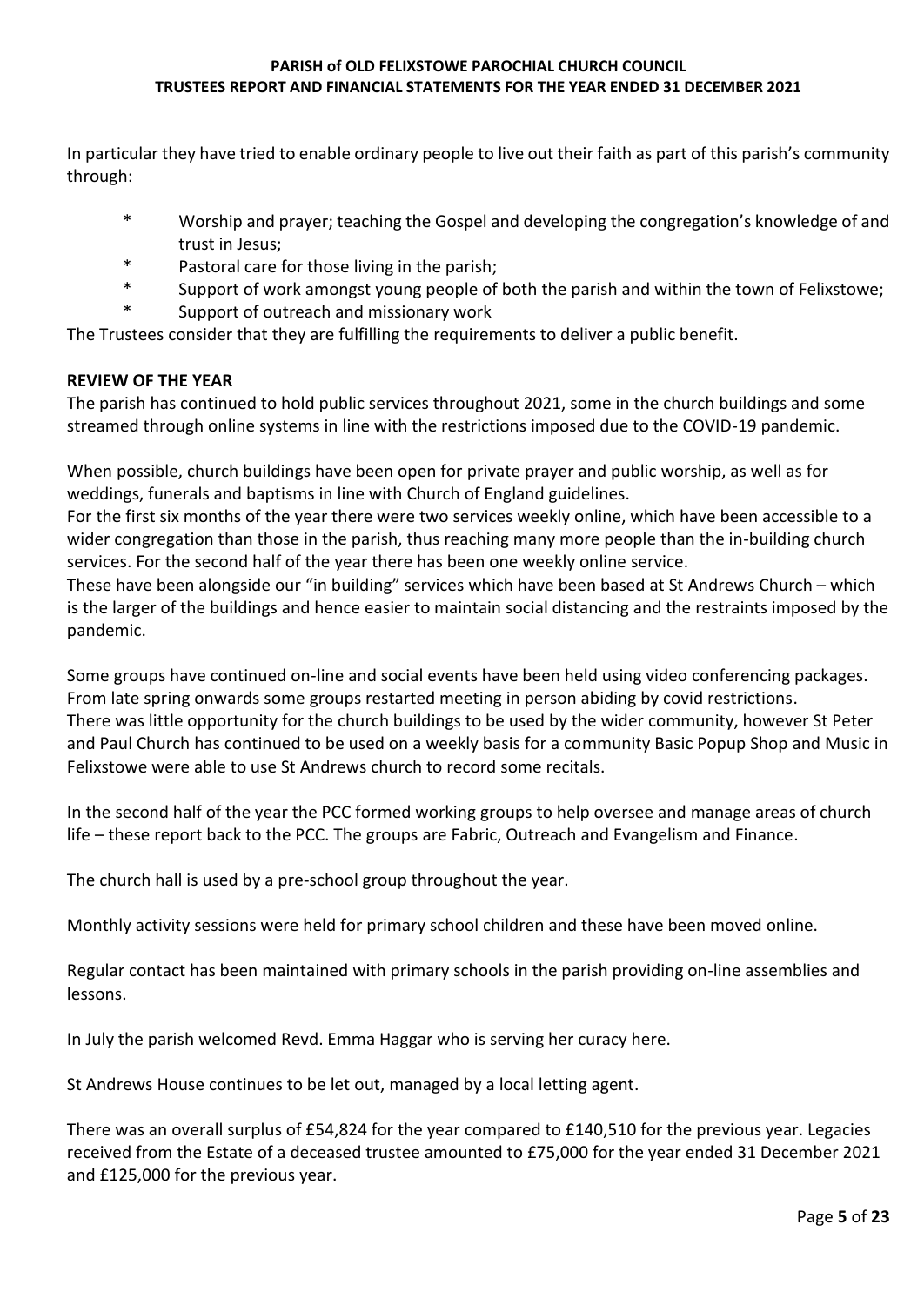## **TRUSTEES**

The Trustees of the charity are detailed on page 3 of this report.

#### **TRUSTEES' RESPONSIBILITIES**

The Trustees responsibilities are detailed on page 8.

#### **APPOINTMENT OF TRUSTEES**

When a vacancy occurs for a trustee, the remaining trustees seek to appoint an individual with skills and experience, which they feel, will be of benefit to the charity.

On appointment, new trustees are given copies of the latest Annual Report and Accounts. There is no formal induction and training programme, but individual trustees attend seminars to update themselves when they feel it necessary.

#### **MANAGING RISK**

The Trustees have considered the major risks to which the church is exposed, and systems have been established to mitigate those risks. The implementation of these procedures minimises those risks. These procedures are regularly reviewed to ensure that they still meet the needs of the charity. In particular, to minimise any financial risks the trustees would seek reputable banks and other investment institutions into which they could place funds. The performance of their investment would then be reviewed.

#### **RESERVES & INVESTMENT POLICY**

The parish holds reserves in the form of Restricted, Endowment and Unrestricted funds. At 31 December 2021 the funds amounted to £110,049, £49,555 and £539,230 respectively.

A Reserves and Investment Policy has been developed to manage the financial assets of the parish. During the annual Financial Review a balanced budget will be set for the upcoming year, whereby any shortfall in predicted income vs predicted expenditure will be met by an allocation from carried-forward surplus assets. In addition, a Reserve will be allocated as contingency against unexpected higher costs as the budget is executed through the year. A formula for determining the Reserve is defined in the Policy. The Reserve will be held in a separate readily accessible financial account from that used for the parish's day-to-day running. The balance of the surplus financial assets will be maintained as a mix of mid- and longterm investments, with the goal of producing capital growth and income, commensurate with minimising risk of capital loss.

#### **EMPLOYMENT MATTERS**

The trustees are responsible for the appointment of employees and other related staff matters, including determining salaries. A workplace pension scheme has not yet been set up but is currently being considered.

#### **IMPACT OF COVID 19 PANDEMIC**

The PCC has considered the effect of the ongoing covid pandemic on the church finances.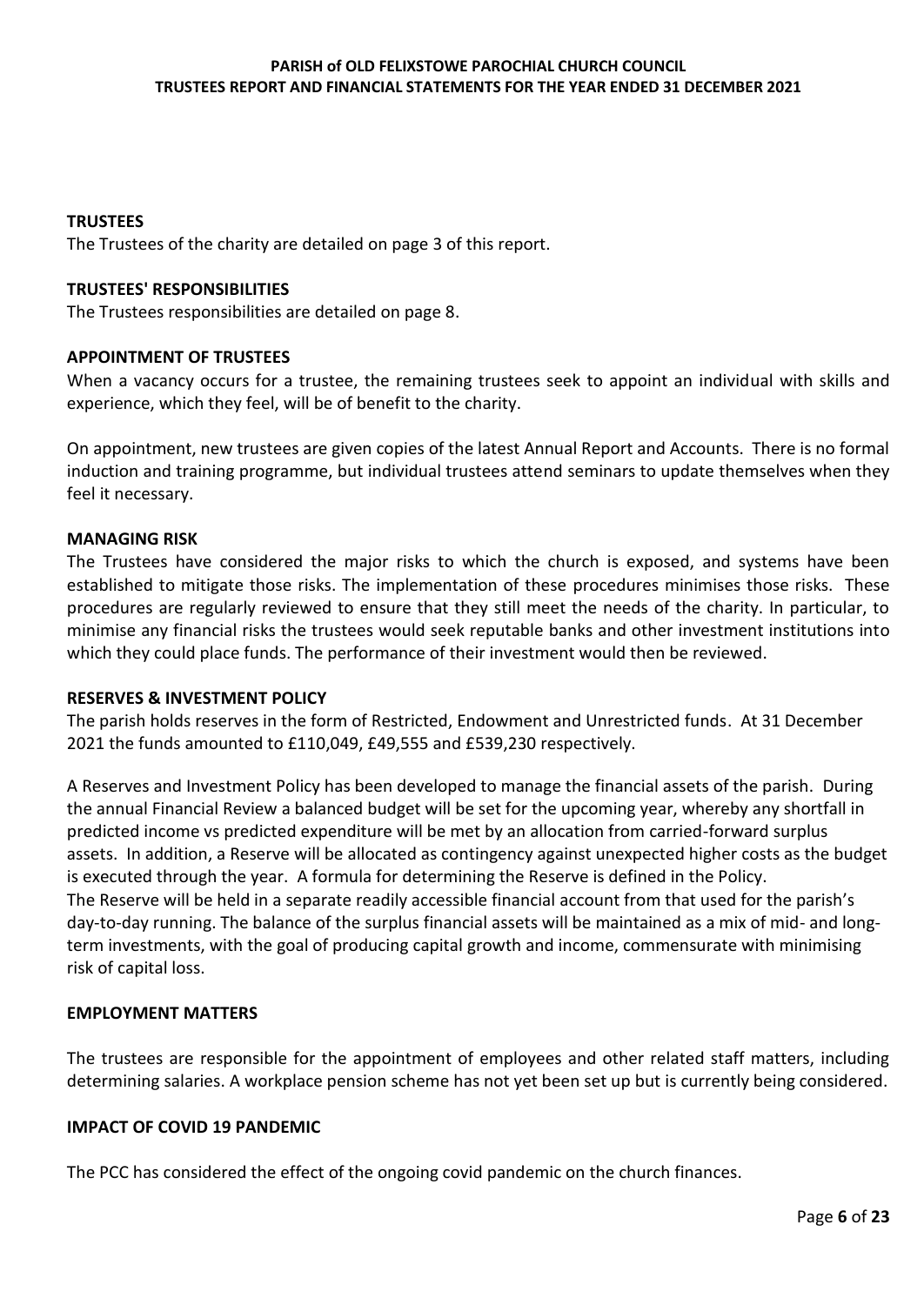In 2021 there were regular church services, however the numbers attending were not at pre pandemic levels and many in the congregation continue to worship via the weekly online service. The level of regular financial giving has been maintained as the majority of the giving comes via standing orders.

In 2021 the number of weddings and funerals increased as has the community use of the building with a subsequent increase in income from those sources.

There are more than 6 months running costs in the reserves at present and the PCC will keep the situation under review.

Approved and signed by order of the Trustees.

C.A. HOOD - VICAR

 $\mathcal{N}$  Prob

A J PEATS - ACTING TREASURER

Date: 7HApil 2022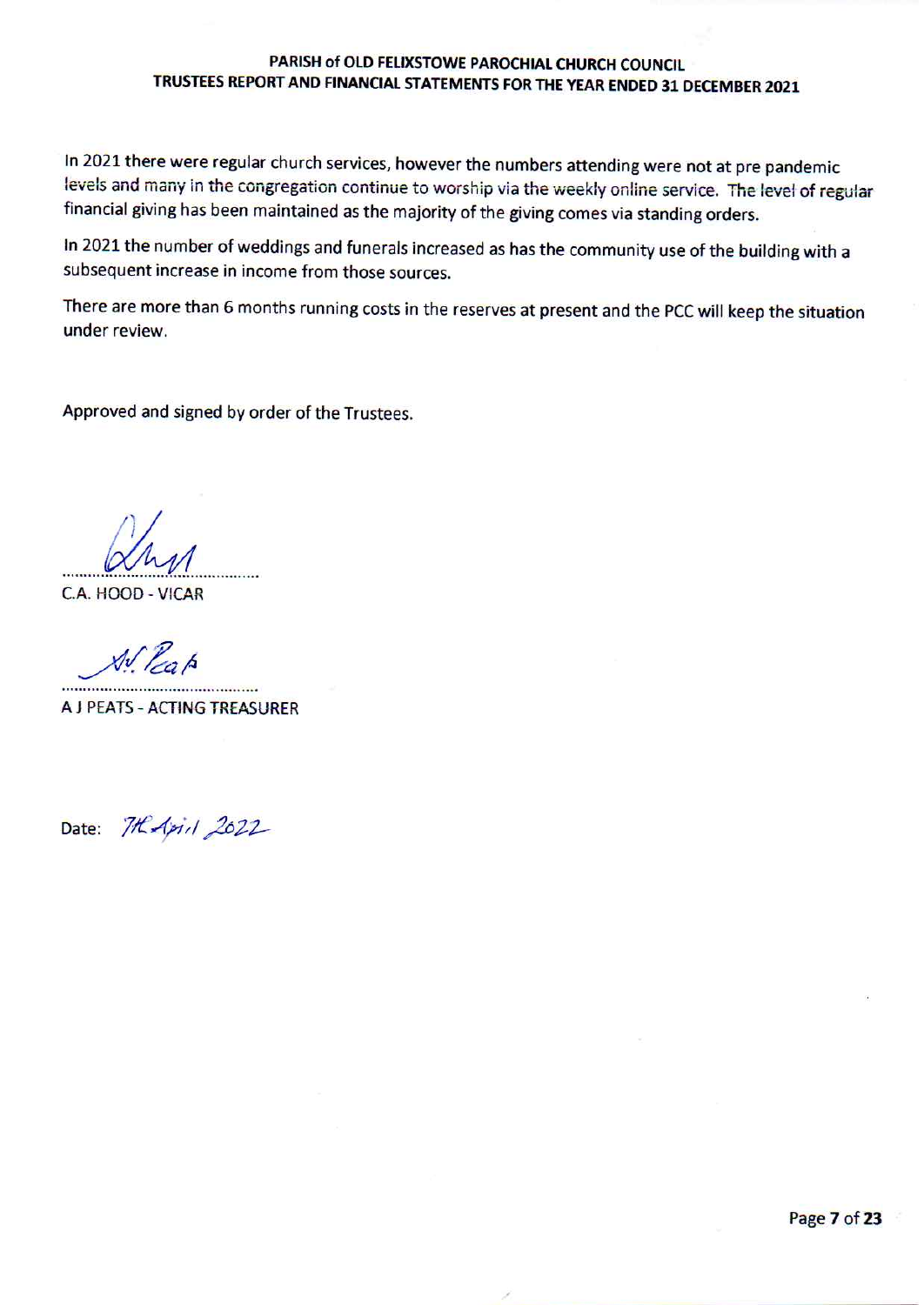# **STATEMENT OF MEMBERS' RESPONSIBILITIES**

Law applicable to Parochial Church Councils in England requires the members to prepare financial statements for each financial year which give a true and fair view of the Council's financial activities during the year and of its position at the end of the year.

In preparing financial statements giving a true and fair view, the members should follow best practice and:

- select suitable accounting policies, and apply them consistently;
- make judgements and estimates that are reasonable and prudent;
- prepare the financial statements on a going concern basis unless it is inappropriate to presume that the Council will continue in operation.

The members are responsible for keeping accounting records which disclose with reasonable accuracy the financial position of the Council, and which enable them to ascertain the financial position of the Council and which enable them to ensure the financial statements comply with applicable regulations. The members are also responsible for safeguarding the assets of the Council and hence taking reasonable steps for the prevention and detection of fraud and other irregularities.

The trustees are responsible for the maintenance and integrity of the corporate and financial information included on the charity's website.

# **STATEMENT REGARDING MEMBERS' BENEFITS**

With the exception of those mentioned below no member of the Council nor any person connected to them benefited from any contract or work awarded or payment made by the Council during either year.

The Vicar and two other members of the clergy (all trustees) received re-imbursement of £730 for out-ofpocket expenses incurred in their duties during 2021 (2020: £579).

In 2020 reimbursement of £475 was made to a trustee for legal fees paid on behalf the Church. No expenses were reimbursed in 2021.

## **STATEMENT REGARDING TRUSTEES' CONTRIBUTIONS**

During 2021 the trustees donated £15,785 to the Parish of Old Felixstowe for the furtherance of its objectives. All of this sum was unrestricted in character. In 2020 the comparative values of gifts were £13,880 (unrestricted).

## **STATEMENT REGARDING EMPLOYEE'S REMUNERATION**

The PCC employed one person (not a Trustee) who earned a gross salary of £10,678. The Employment Allowance has been claimed and no employer's National Insurance Contributions were paid. (2020: £10,714 and no employer's NIC.)

No contributions for the benefit of the employee have been made to a workplace pension scheme during the year (2020: £nil).

No holiday pay accrual is required as all entitlement was utilised by 31 December 2021 (2020: Nil).

**STATEMENT REGARDING EX GRATIA AND HONORARIA PAYMENTS**Ex Gratia payments totalling £1,500 (2020: £1,040) were made to the Verger and Organist (non- PCC members) for their duties at Church Services. Honoraria were also paid for garden maintenance totalling £280 in 2020. Nothing has been paid in 2021.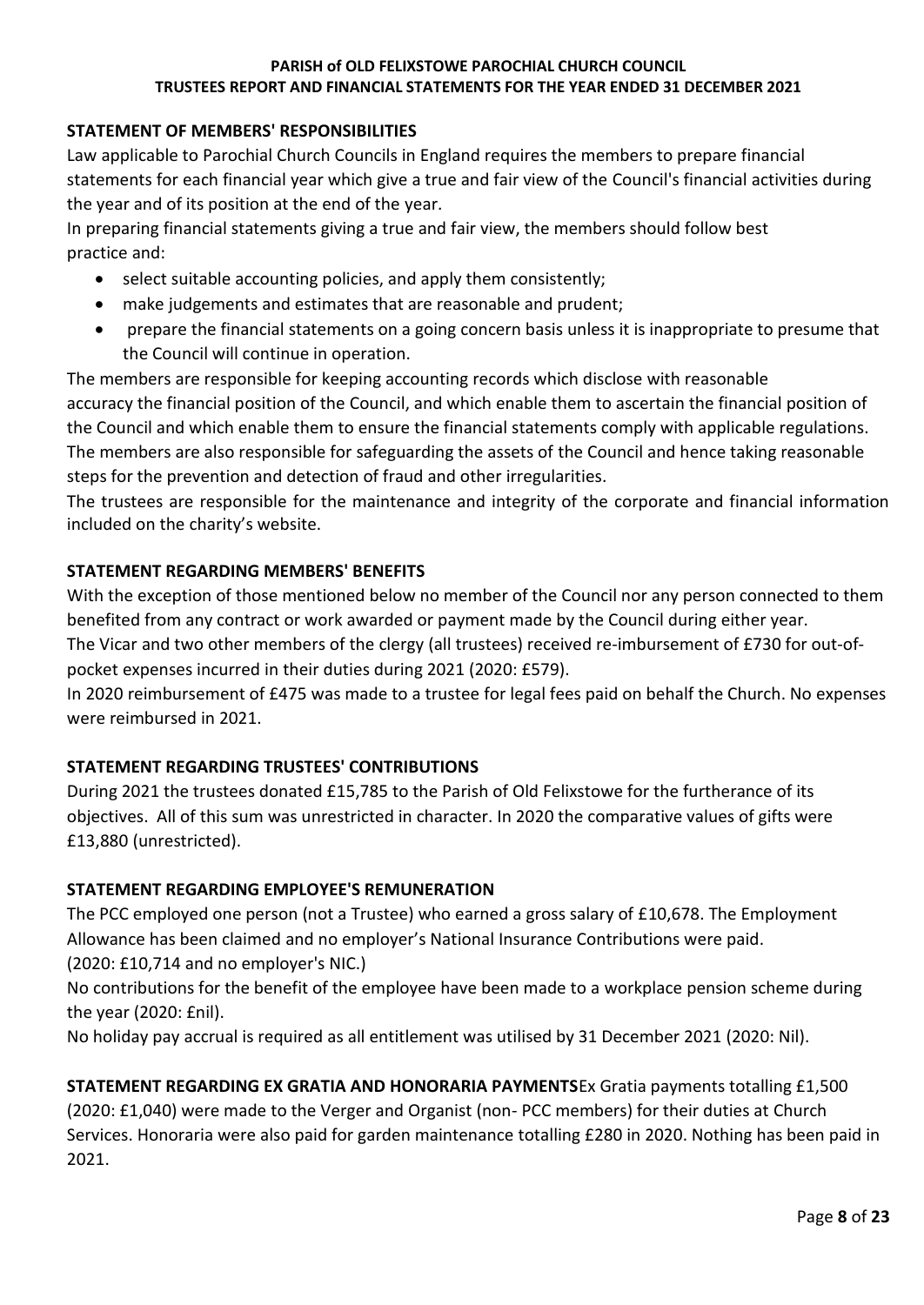# **INDEPENDENT EXAMINER'S REPORT TO THE TRUSTEES OF THE PAROCHIAL CHURCH COUNCIL OF OLD FELIXSTOWE SAINTS PETER & PAUL, SAINT ANDREW and SAINT NICHOLAS**

I report to the Trustees on my examination of the accounts of the Parochial Church Council of the Parish of Old Felixstowe (the charity) for the year ended 31 December 2021.

### **RESPONSIBILITIES AND BASIS OF REPORT**

As the trustees of the charity, you are responsible for the preparation of the accounts in accordance with the requirements of the Charities Act 2011 (the "Act").

I report in respect of my examination of the charity's accounts carried out under section 145 of the 2011 Act and in carrying out my examination I have followed all the applicable Directions given by the Charity Commission under section 145 (5) (b) of the Act.

### **INDEPENDENT EXAMINER'S STATEMENT**

I have completed my examination. I confirm that no material matters have come to my attention in connection with the examination giving me cause to believe that in any material respect:

- 1. accounting records were not kept in respect of the charity as required by section 130 of the Act; or
- 2. the accounts do not accord with those records; or
- 3. the accounts do not comply with the applicable requirements concerning the form and content of accounts set out in the Charities (Accounts and Reports) Regulations 2008 other than any requirement that the accounts give a "true and fair" view which is not a matter considered as part of an independent examination.

I have no concerns and have come across no other matters in connection with the examination to which attention should be drawn in this report in order to enable a proper understanding of the accounts to be reached.

HRUMSEY

Date:11 April 2022

Mrs. H. Rumsey FCA Ensors Accountants LLP Connexions 159 Princes Street IPSWICH IP1 1QJ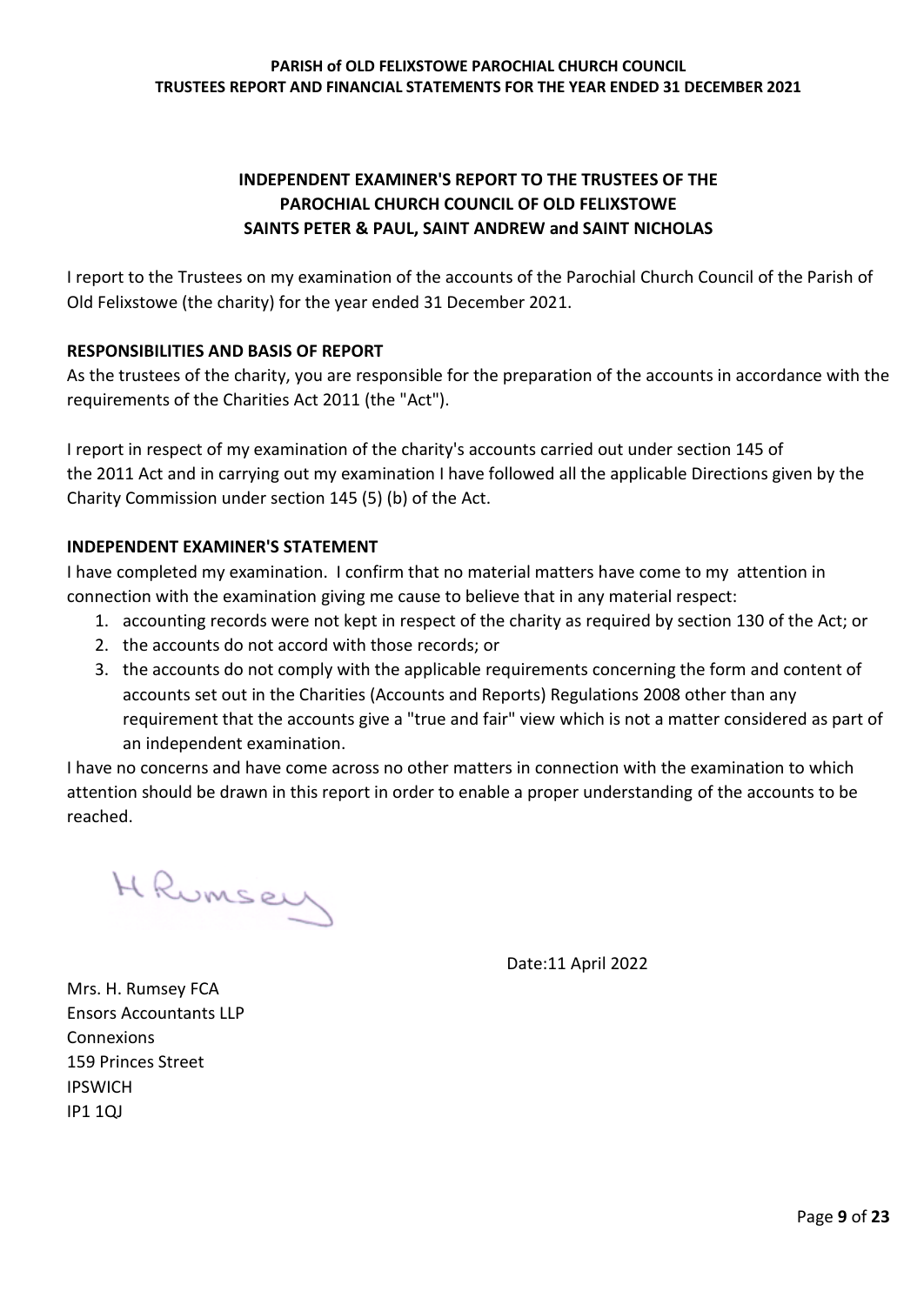# **Statement of Financial Activities**

|                                     | <b>Unrestricted</b> | <b>Restricted Endowment</b> |        | <b>Total</b> | Prior year |
|-------------------------------------|---------------------|-----------------------------|--------|--------------|------------|
|                                     | funds               | funds                       | funds  | £            | £          |
| Income and endowments from:         |                     |                             |        |              |            |
| Donations and legacies              | 164,101             |                             |        | 164,101      | 227,009    |
| Charitable activities               | 8,114               |                             |        | 8,114        | 8,239      |
| Other trading activities            | 5,968               |                             |        | 5,968        | 7,060      |
| Investments                         | 9,923               |                             | 1,096  | 11,019       | 10,050     |
| Total income - Page 14              | 188,106             |                             | 1,096  | 189,202      | 252,358    |
| <b>Expenditure on:</b>              |                     |                             |        |              |            |
| Charitable activities               | 128,402             | 4,350                       |        | 132,752      | 111,848    |
| Other expenditure                   | 1,626               |                             |        | 1,626        |            |
| Total expenditure - Page 15 & 16    | 130,028             | 4,350                       |        | 134,378      | 111,848    |
| Net income/(expenditure)            | 58,078              | (4, 350)                    | 1,096  | 54,824       | 140,510    |
| <b>Transfers</b>                    |                     |                             |        |              |            |
| Gross transfers between funds - in  | 15,750              |                             |        | 15,750       | 115,983    |
| Gross transfers between funds - out | (15, 750)           |                             |        | (15,750)     | (115,983)  |
| Other recognised gains/(losses)     |                     |                             |        |              |            |
| Gains/(losses) on investment assets |                     |                             | 5,418  | 5,418        | 3,439      |
| Net movement in funds               | 58,078              | (4, 350)                    | 6,514  | 60,242       | 143,949    |
| <b>Total funds brought forward</b>  | 481,152             | 114,399                     | 43,041 | 638,592      | 494,643    |
| <b>Total funds carried forward</b>  | 539,230             | 110,049                     | 49,555 | 698,834      | 638,592    |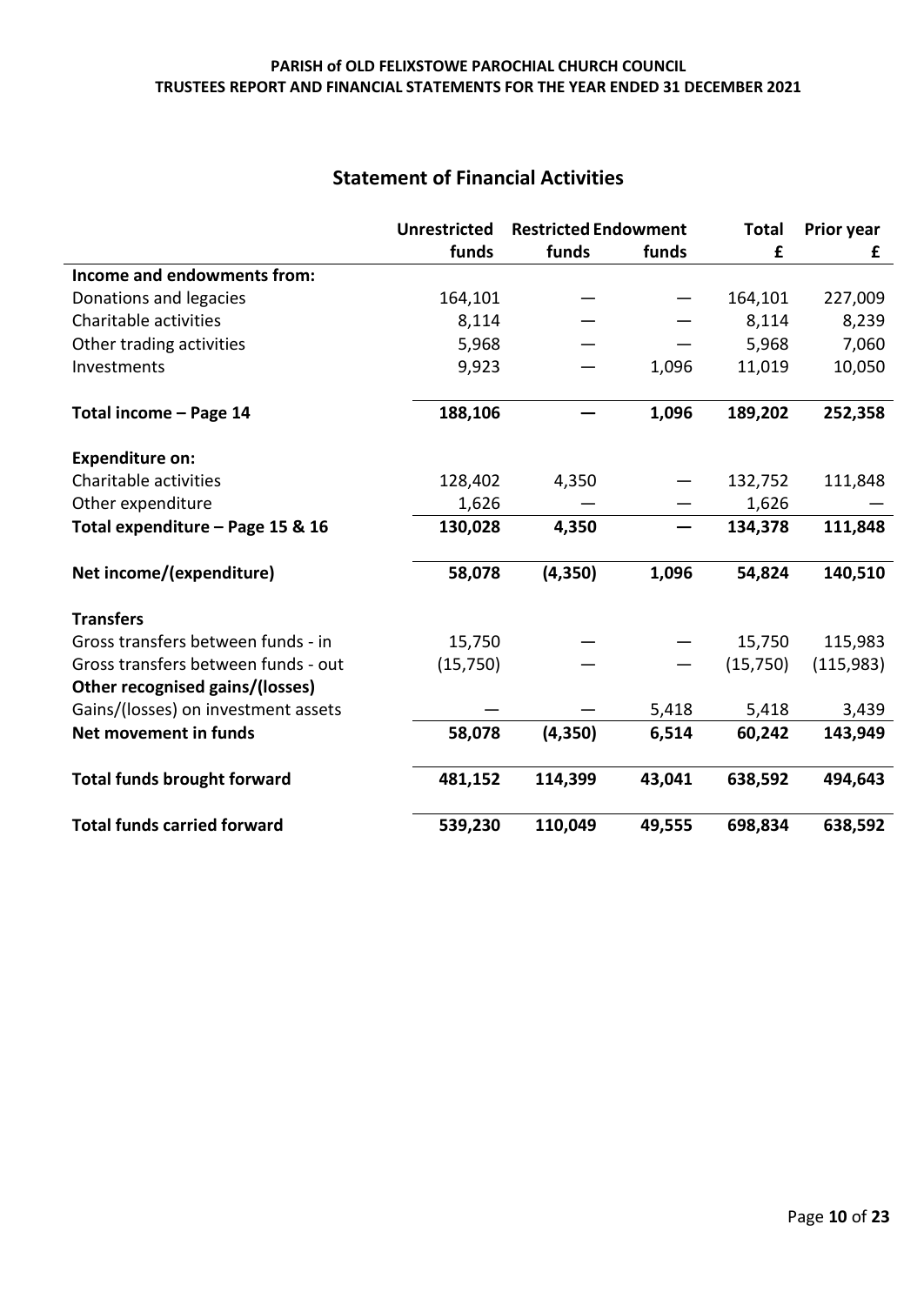# **Balance Sheet**

| <b>Notes</b>                                    | <b>Total £</b> | Prior year £ |
|-------------------------------------------------|----------------|--------------|
| <b>Fixed assets</b>                             |                |              |
| 1 Tangible assets                               | 320,000        |              |
| 2 Investments                                   | 49,555         | 320,000      |
|                                                 | 369,555        | 43,041       |
| <b>Current assets</b>                           |                | 363,041      |
| 3 Debtors                                       | 6,684          | 14,290       |
| Cash at bank and in hand                        | 328,019        | 264,153      |
|                                                 | 334,703        | 278,443      |
| <b>Liabilities</b>                              |                |              |
| 4 Creditors: Amounts falling due in one year    | 5,424          | 2,892        |
|                                                 | 5,424          | 2,892        |
| Net current assets less current liabilities     | 329,279        | 275,551      |
|                                                 |                |              |
| Total assets less current liabilities - Page 12 | 698,834        | 638,592      |
| <b>Represented by</b>                           |                |              |
| 5 Unrestricted                                  |                |              |
| <b>General fund</b>                             | 192,726        | 131,090      |
| <b>Designated</b>                               |                |              |
| Benefice Fabric & Infrastructure Fund           | 22,309         | 22,500       |
| <b>St Andrews Hall Fund</b>                     | 19,654         | 20,121       |
| <b>St Andrews House Fund</b>                    | 304,417        | 307,441      |
| St Peter & Paul Streaming Fund                  | 124            |              |
| <b>Restricted</b>                               |                |              |
| <b>Organ Fund</b>                               | 2,237          | 2,717        |
| St Andrews Church Fabric & Infrastructure Fund  | 86,267         | 89,937       |
| St P & P Fabric & Infrastructure Fund           | 21,545         | 21,745       |
| <b>Endowment</b>                                |                |              |
| St Peter & Paul Graveyard Fund                  | 49,555         | 43,041       |
| Funds of the church - Page 13                   | 698,834        | 638,592      |
|                                                 |                |              |

 $M$ 

C A HOOD - VICAR

Date: Tre Apil 2022

W. Pat. -------------------------A J PEATS - ACTING TREASURER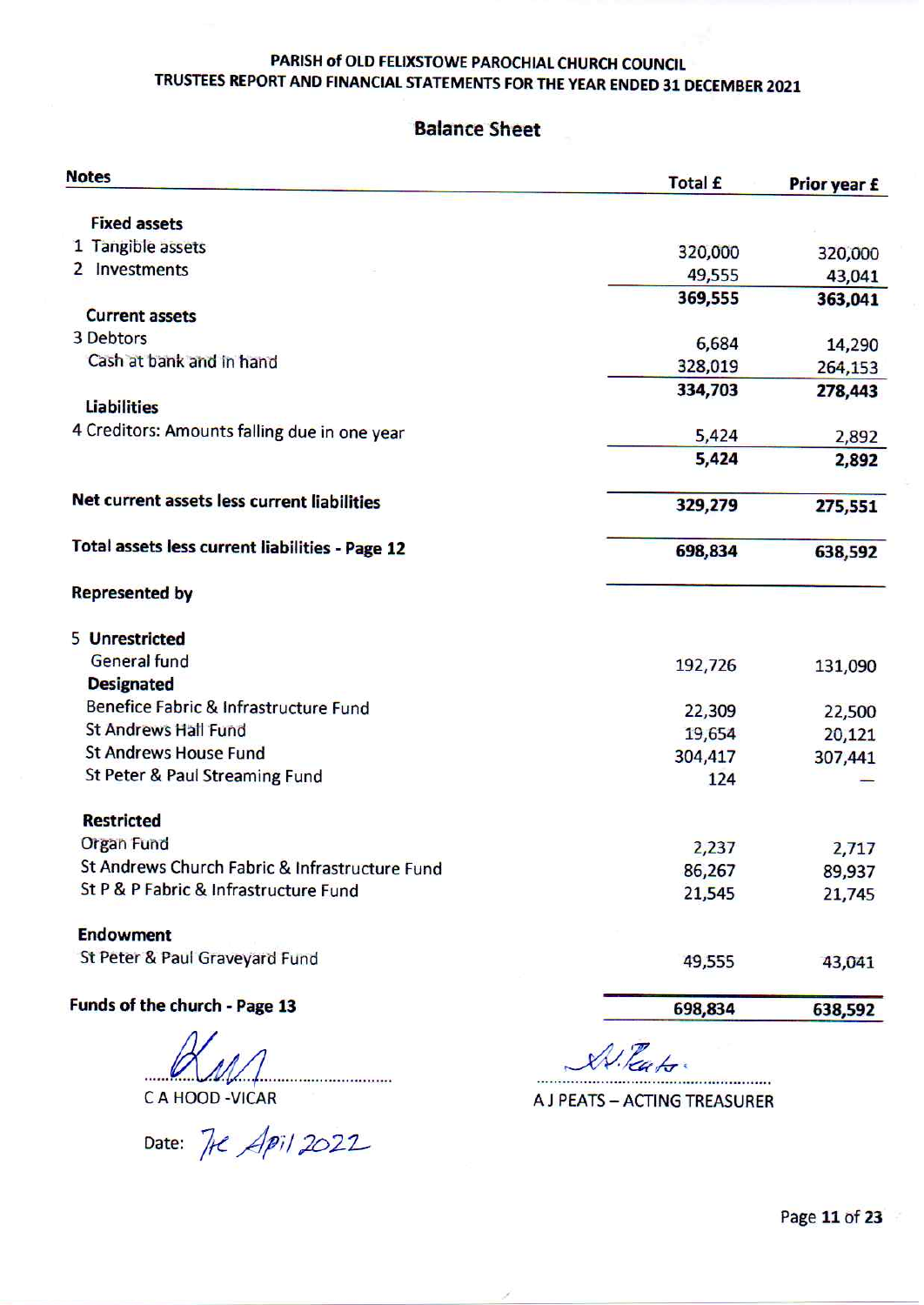# **Statement of Assets and Liabilities**

|                                          |         |         | General Designated Restricted Endowment This year £ Last year £ |        |         |         |
|------------------------------------------|---------|---------|-----------------------------------------------------------------|--------|---------|---------|
| <b>Fixed assets - Investments</b>        |         |         |                                                                 |        |         |         |
| Oliver Endowment Capital Fund -          |         |         |                                                                 | 30,194 | 30,194  | 24,776  |
| Churchman Endowment Capital              |         |         |                                                                 | 1,000  | 1,000   | 1,000   |
| Fund -                                   |         |         |                                                                 |        |         |         |
| Oliver Endowment Income Fund -           |         |         |                                                                 | 13,509 | 13,509  | 12,416  |
| Churchman Endowment Income               |         |         |                                                                 | 4,852  | 4,852   | 4,849   |
| Fund -                                   |         |         |                                                                 |        |         |         |
| <b>Totals</b>                            |         |         |                                                                 | 49,555 | 49,555  | 43,041  |
| <b>Fixed assets - Tangible assets</b>    |         |         |                                                                 |        |         |         |
| St Andrews House -                       |         | 300,000 |                                                                 |        | 300,000 | 300,000 |
| St Andrews Hall -                        |         | 20,000  |                                                                 |        | 20,000  | 20,000  |
| <b>Totals</b>                            |         | 320,000 |                                                                 |        | 320,000 | 320,000 |
| <b>Current assets - Cash at bank and</b> |         |         |                                                                 |        |         |         |
| in hand                                  |         |         |                                                                 |        |         |         |
| <b>Barclays Current Account -</b>        | 7,392   | 9,658   | 12,006                                                          |        | 29,056  | 34,013  |
| <b>Barclays Savings Account -</b>        | 184,225 | 16,695  | 98,043                                                          |        | 298,963 | 230,140 |
| <b>Totals</b>                            | 191,617 | 26,353  | 110,049                                                         |        | 328,019 | 264,153 |
| <b>Current assets - Debtors</b>          |         |         |                                                                 |        |         |         |
| Accounts Receivable -                    | 5,239   | 1,445   |                                                                 |        | 6,684   | 14,290  |
| <b>Totals</b>                            | 5,239   | 1,445   |                                                                 |        | 6,684   | 14,290  |
|                                          |         |         |                                                                 |        |         |         |
|                                          |         |         |                                                                 |        |         |         |
| <b>Liabilities - Creditors: Amounts</b>  |         |         |                                                                 |        |         |         |
| falling due in one year                  |         |         |                                                                 |        |         |         |
| Accounts Payable -                       | 4,130   | 1,294   |                                                                 |        | 5,424   | 2,892   |
| <b>Totals</b>                            | 4,130   | 1,294   |                                                                 |        | 5,424   | 2,892   |
| <b>Grand total</b>                       | 192,726 | 346,504 | 110,049                                                         | 49,555 | 698,834 | 638,592 |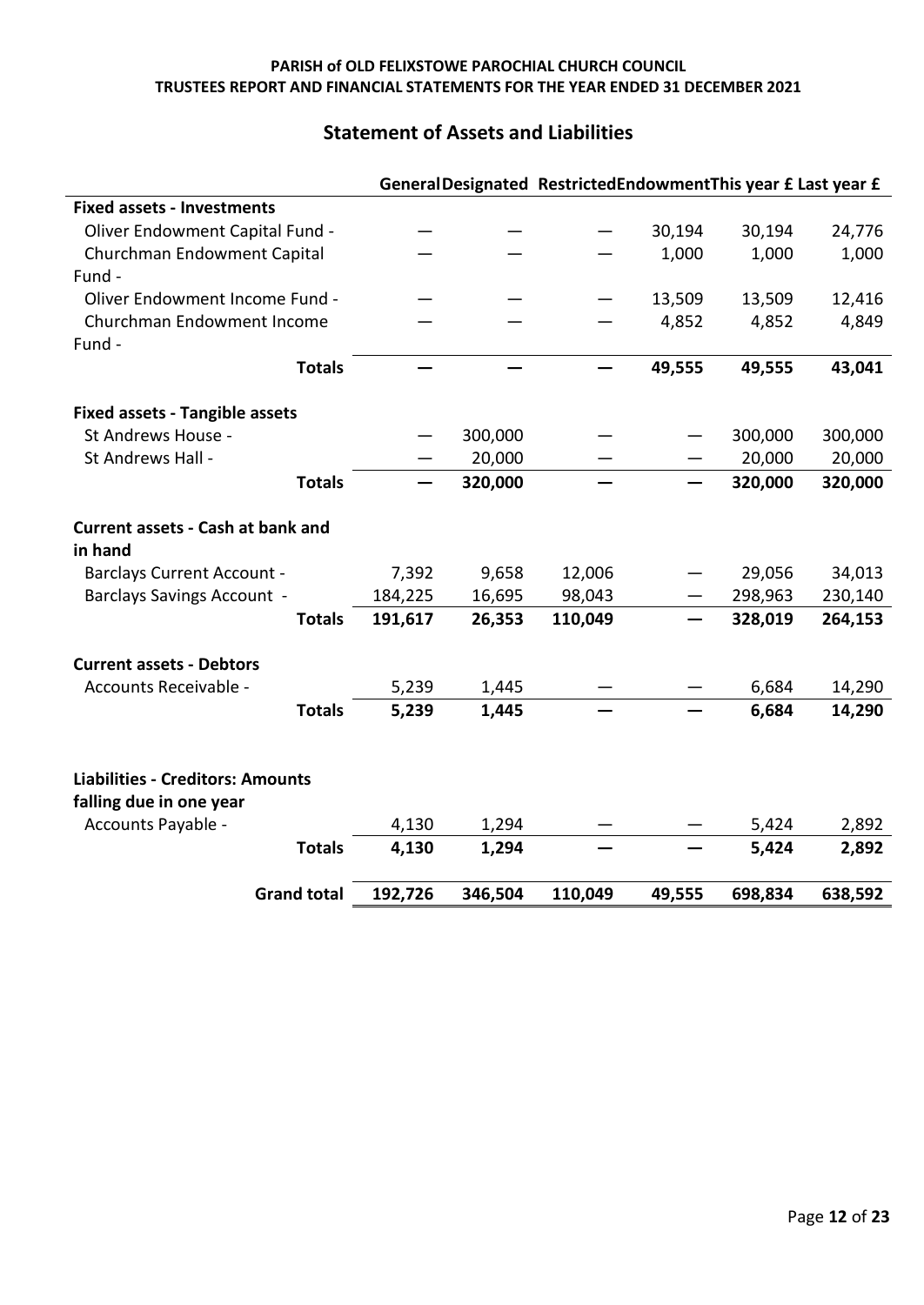## **Fund Movement**

|                                                         | Opening | Incoming | <b>Outgoing</b> | <b>Transfers Gains/losses Closing £</b> |       |         |
|---------------------------------------------------------|---------|----------|-----------------|-----------------------------------------|-------|---------|
| <b>Benefice Fabric &amp; Infrastructure</b>             |         |          |                 |                                         |       |         |
| Designated                                              | 22,500  |          | 191             |                                         |       | 22,309  |
|                                                         | 22,500  |          | 191             |                                         |       | 22,309  |
| <b>Organ Fund</b>                                       |         |          |                 |                                         |       |         |
| Restricted                                              | 2,717   |          | 480             |                                         |       | 2,237   |
|                                                         | 2,717   |          | 480             |                                         |       | 2,237   |
| <b>St Peter &amp; Paul Graveyard Fund</b>               |         |          |                 |                                         |       |         |
| Endowment                                               | 43,041  | 1,096    |                 |                                         | 5,418 | 49,555  |
|                                                         | 43,041  | 1,096    |                 |                                         | 5,418 | 49,555  |
| <b>St Andrews Church Fabric &amp;</b><br>Infrastructure |         |          |                 |                                         |       |         |
| Restricted                                              | 89,937  |          | 3,670           |                                         |       | 86,267  |
|                                                         | 89,937  |          | 3,670           |                                         |       | 86,267  |
| <b>St Andrews Hall Fund</b>                             |         |          |                 |                                         |       |         |
| Designated                                              | 20,121  | 4,707    | 9,174           | 4,000                                   |       | 19,654  |
|                                                         | 20,121  | 4,707    | 9,174           | 4,000                                   |       | 19,654  |
| <b>St Andrews House Fund</b>                            |         |          |                 |                                         |       |         |
| Designated                                              | 307,441 | 9,900    | 2,924           | (10,000)                                |       | 304,417 |
|                                                         | 307,441 | 9,900    | 2,924           | (10,000)                                |       | 304,417 |
| St P & P Fabric & Infrastructure                        |         |          |                 |                                         |       |         |
| Restricted                                              | 21,745  |          | 200             |                                         |       | 21,545  |
|                                                         | 21,745  |          | 200             |                                         |       | 21,545  |
| <b>St Peter &amp; Paul Streaming</b>                    |         |          |                 |                                         |       |         |
| Designated                                              |         |          | 1,626           | 1,750                                   |       | 124     |
|                                                         |         |          | 1,626           | 1,750                                   |       | 124     |
| <b>General fund</b>                                     |         |          |                 |                                         |       |         |
| Unrestricted                                            | 131,090 | 173,499  | 116,113         | 4,250                                   |       | 192,726 |
|                                                         | 131,090 | 173,499  | 116,113         | 4,250                                   |       | 192,726 |
| <b>Grand total</b>                                      | 638,592 | 189,202  | 134,378         |                                         | 5,418 | 698,834 |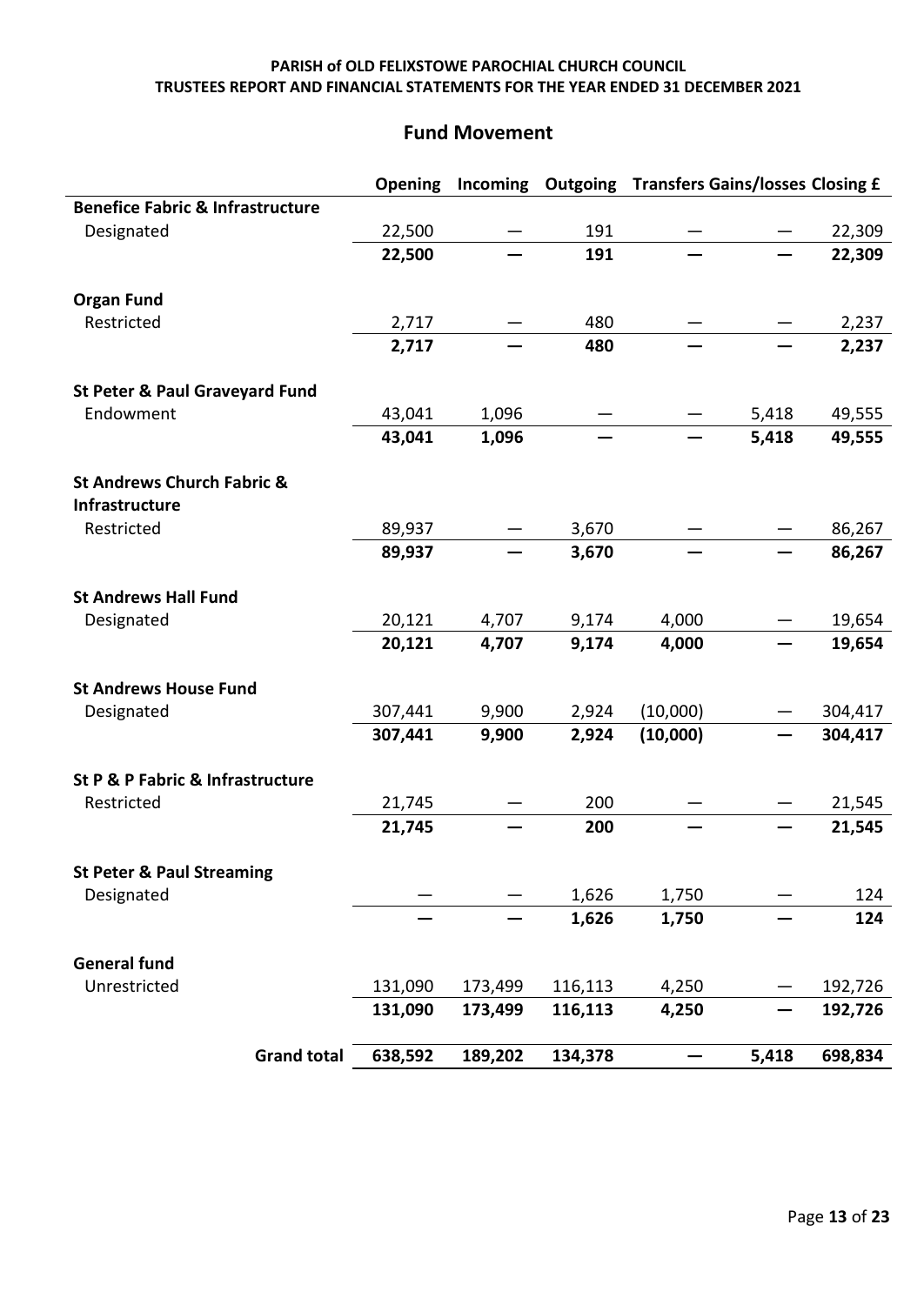# **Analysis of Income and Expenditure**

|                                              |       |                                    |        |                            | <b>Total £</b> |           |
|----------------------------------------------|-------|------------------------------------|--------|----------------------------|----------------|-----------|
|                                              |       | Unrestricted Designated Restricted |        | <b>Endowment This year</b> |                | Last year |
| <b>INCOME AND ENDOWMENTS</b>                 |       |                                    |        |                            |                |           |
| <b>Donations and legacies</b>                |       |                                    |        |                            |                |           |
| <b>Gift Aid Giving</b>                       |       | 51,363                             |        |                            | 51,363         | 51,016    |
| <b>Other Planned Giving</b>                  |       | 14,343                             |        |                            | 14,343         | 11,281    |
| <b>Weekly Offerings</b>                      |       | 9,435                              |        |                            | 9,435          | 6,892     |
| <b>Recurring Donations</b>                   |       |                                    |        |                            |                | 175       |
| <b>Non Recurring Donations</b>               |       | 1,206                              |        |                            | 1,206          | 8,783     |
| Gift Aid Recovered                           |       | 12,754                             |        |                            | 12,754         | 22,862    |
| Legacies                                     |       | 75,000                             |        |                            | 75,000         | 125,000   |
| <b>Non Recurring Grants</b>                  |       |                                    |        |                            |                | 1,000     |
|                                              | Total | 164,101                            |        |                            | 164,101        | 227,009   |
| Income from charitable activities            |       |                                    |        |                            |                |           |
| Pop up Shop                                  |       | 1,758                              |        |                            | 1,758          | 1,297     |
| Weddings, Funerals &<br><b>Memorial Fees</b> |       | 6,175                              |        |                            | 6,175          | 5,325     |
| Other Income                                 |       | 181                                |        |                            | 181            | 1,617     |
|                                              | Total | 8,114                              |        |                            | 8,114          | 8,239     |
| <b>Other trading activities</b>              |       |                                    |        |                            |                |           |
| <b>Fund Raising</b>                          |       | 600                                |        |                            | 600            | 40        |
| <b>St Andrews Hall Fees</b>                  |       | 610                                | 4,707  |                            | 5,317          | 7,020     |
| Magazine & Bookstall Sales                   |       | 51                                 |        |                            | 51             |           |
|                                              | Total | 1,261                              | 4,707  |                            | 5,968          | 7,060     |
| <b>Investments</b>                           |       |                                    |        |                            |                |           |
|                                              |       |                                    |        |                            |                |           |
| Dividends & Interest                         |       | 23                                 |        | 1,096                      | 1,119          | 150       |
| <b>St Andrews House Rental</b><br>Income     |       |                                    | 9,900  |                            | 9,900          | 9,900     |
|                                              | Total | 23                                 | 9,900  | 1,096                      | 11,019         | 10,050    |
| <b>INCOME TOTAL</b>                          |       | 173,499                            | 14,607 | 1,096                      | 189,202        | 252,358   |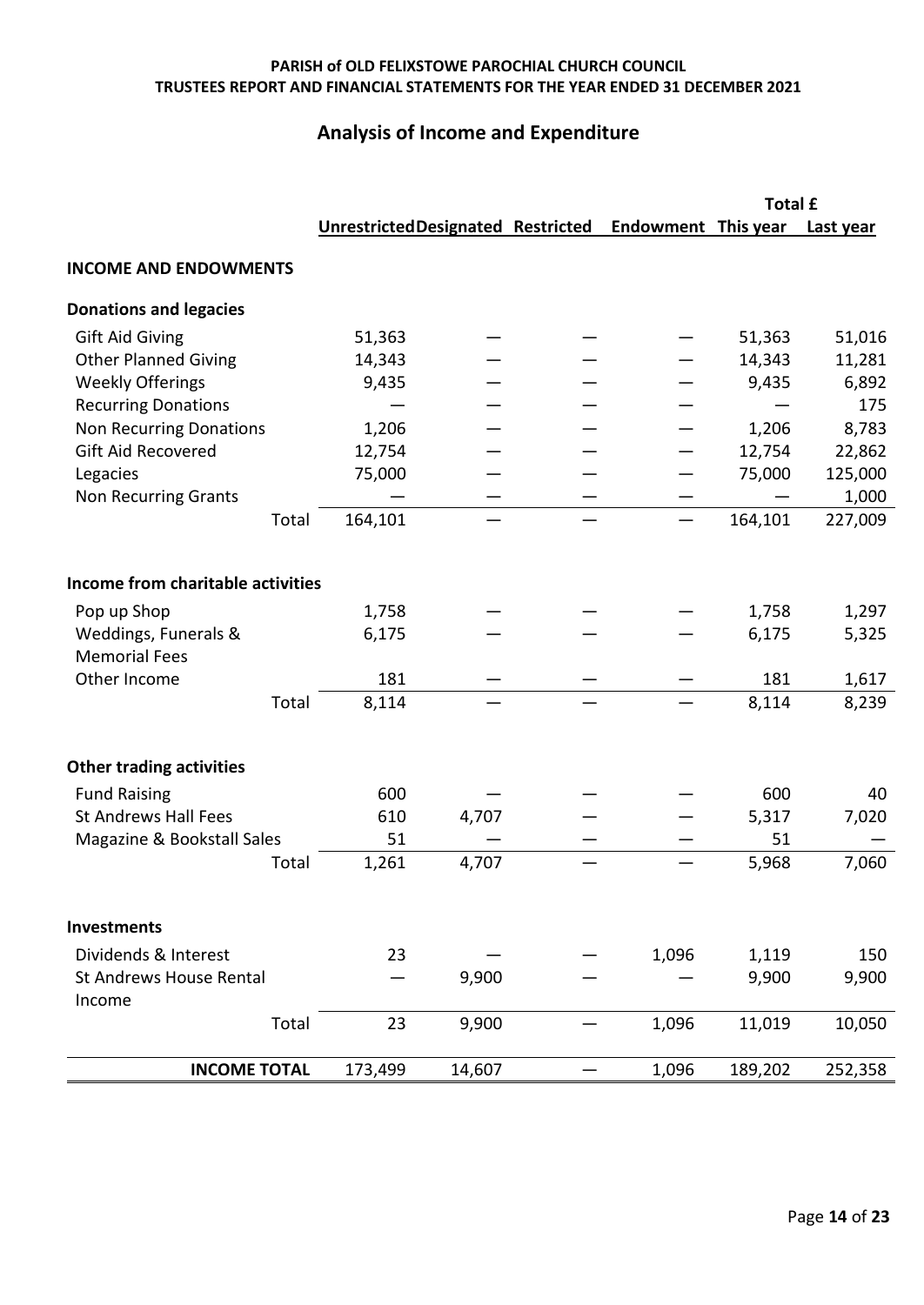# **EXPENDITURE**

|                                             |                                    |        |       |           | <b>Total £</b>      |         |
|---------------------------------------------|------------------------------------|--------|-------|-----------|---------------------|---------|
|                                             | Unrestricted Designated Restricted |        |       | Endowment | This year Last year |         |
| <b>Expenditure on charitable activities</b> |                                    |        |       |           |                     |         |
| Church Overseas (note 7)                    | 4,200                              |        |       |           | 4,200               |         |
| <b>Christian Relief</b>                     | 220                                |        |       |           | 220                 |         |
| Home Mission Giving (note 7)                | 2,800                              |        |       |           | 2,800               |         |
| Pop up Shop                                 |                                    |        |       |           |                     | 240     |
| Parish Share                                | 73,385                             |        |       |           | 73,385              | 74,893  |
| <b>Administrative Officer Costs</b>         | 10,740                             |        |       |           | 10,740              | 10,714  |
| <b>Organist Fees</b>                        | 980                                |        |       |           | 980                 | 600     |
| <b>Gardener Fees</b>                        |                                    |        |       |           |                     | 280     |
| <b>Vergers Fees</b>                         | 520                                |        |       |           | 520                 | 440     |
| <b>Clergy Working Costs</b>                 | 839                                |        |       |           | 839                 | 579     |
| <b>Assistant Clergy Costs</b>               |                                    |        |       |           |                     | 13      |
| Mission & Outreach Expenses                 | 81                                 |        |       |           | 81                  | 176     |
| St Andrews Church Insurance                 | 1,670                              |        |       |           | 1,670               | 518     |
| St P & P Church Insurance                   | 1,760                              |        |       |           | 1,760               | 516     |
| St Nicholas Church Insurance                | 235                                |        |       |           | 235                 | 67      |
| <b>Upkeep of Services</b>                   | 2,195                              |        | 480   |           | 2,675               | 665     |
| <b>Copier Related Costs</b>                 | 1,409                              |        |       |           | 1,409               | 873     |
| <b>Other Administrative Cost</b>            | 124                                |        |       |           | 124                 | 175     |
| <b>Cleaning &amp; Minor Repairs</b>         | 1,026                              |        | 198   |           | 1,224               | 792     |
| Upkeep of Church Grounds                    | 615                                |        | 200   |           | 815                 | 977     |
| <b>Other Support Costs</b>                  | 3,727                              | 190    |       |           | 3,917               | 803     |
| <b>St Andrews Church Utilities</b>          | 5,797                              |        |       |           | 5,797               | 2,826   |
| St P & P Church Utilities                   | (318)                              |        |       |           | (318)               | 1,358   |
| St Nicholas Church Utilities                | (654)                              |        |       |           | (654)               | 423     |
| <b>Communication Costs</b>                  | 677                                |        |       |           | 677                 | 2,012   |
| <b>St Andrews Hall Utilities</b>            |                                    | 3,713  |       |           | 3,713               | 2,879   |
| St Andrews Hall Insurance                   |                                    | 1,073  |       |           | 1,073               | 288     |
| St Andrews Hall Cleaning &                  |                                    | 4,389  |       |           | 4,389               | 1,442   |
| <b>Minor Repairs</b>                        |                                    |        |       |           |                     |         |
| St Andrews House Insurance                  |                                    | 669    |       |           | 669                 | 600     |
| St Andrews House Agent Fee                  |                                    | 1,188  |       |           | 1,188               | 1,188   |
| St Andrews House Maintenance                |                                    | 1,067  |       |           | 1,067               | 1,552   |
| Fees payable to Churchyard                  | 1,205                              |        |       |           | 1,205               | 735     |
| Masons                                      |                                    |        |       |           |                     |         |
| <b>Governance Costs</b>                     | 2,880                              |        |       |           | 2,880               | 1,920   |
| St Andrews Church Major                     |                                    |        | 3,472 |           | 3,472               | 1,304   |
| Repairs                                     |                                    |        |       |           |                     |         |
| Total                                       | 116,113                            | 12,289 | 4,350 |           | 132,752             | 111,848 |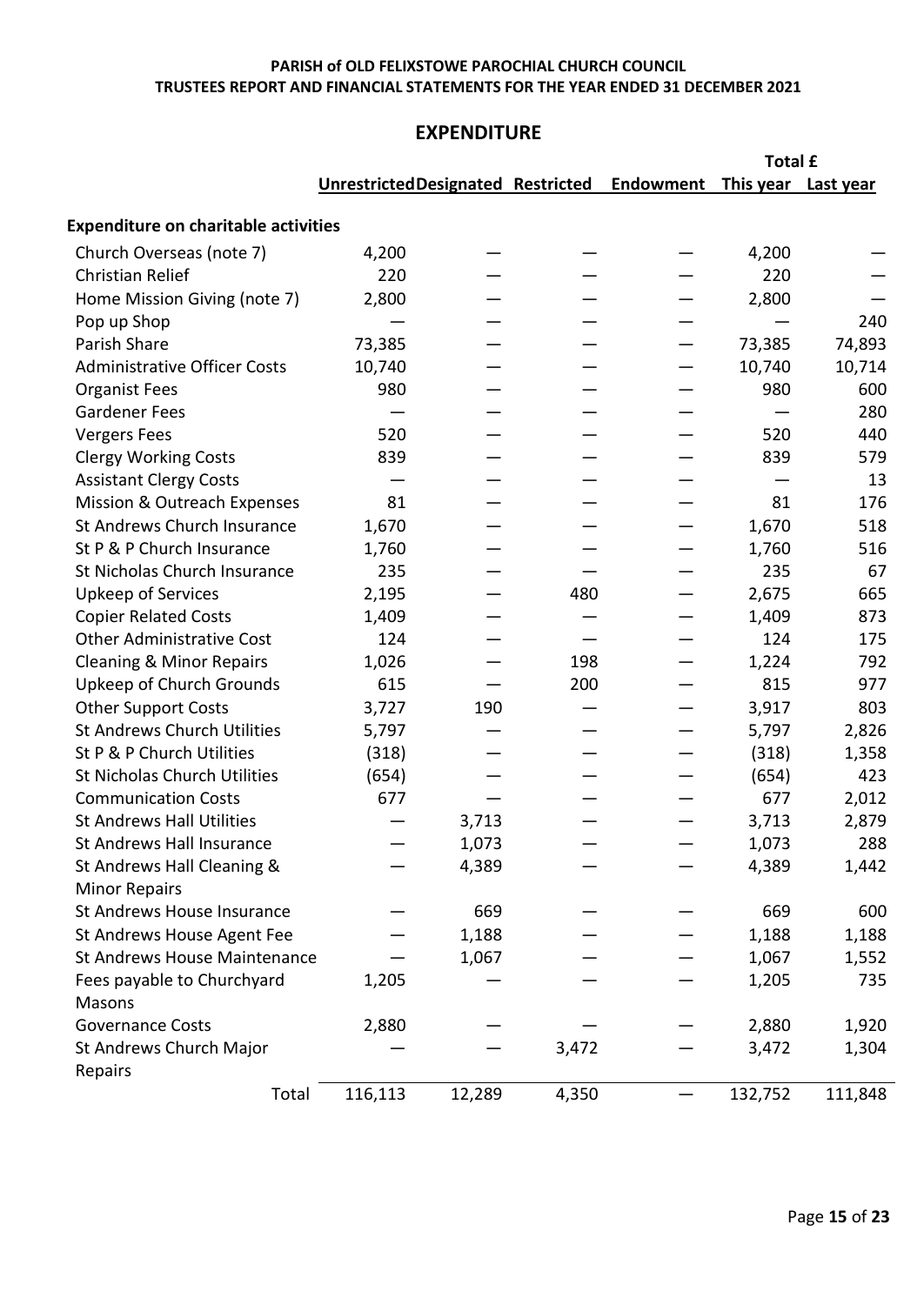| <b>Other expenditure</b>           |                          |        |       |         |         |
|------------------------------------|--------------------------|--------|-------|---------|---------|
| Costs of implementing<br>streaming |                          | 1,626  |       | 1,626   |         |
| Total                              | $\overline{\phantom{m}}$ | 1,626  |       | 1,626   |         |
| <b>EXPENDITURE TOTAL</b>           | 116,113                  | 13,915 | 4,350 | 134,378 | 111,848 |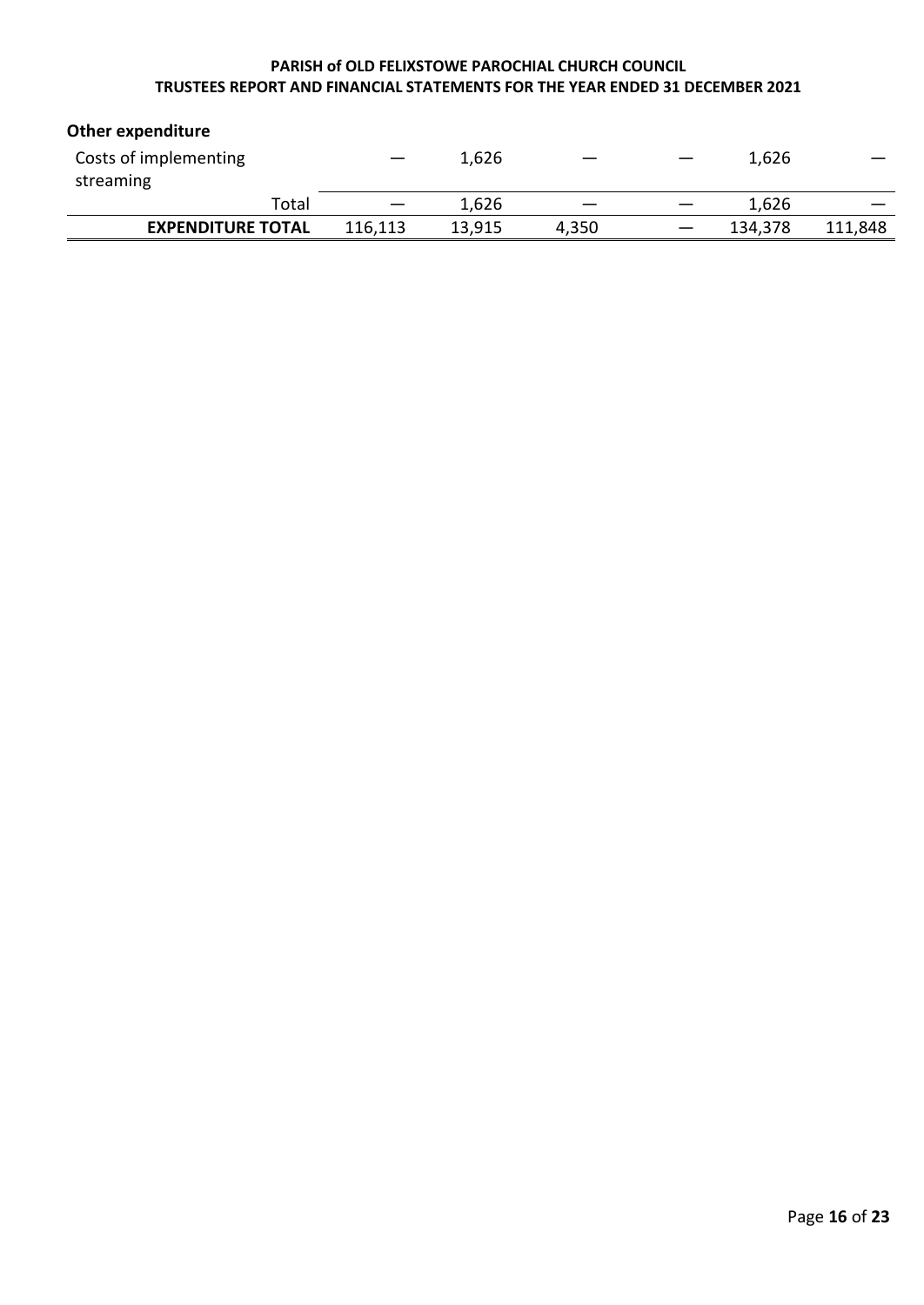#### **NOTES TO THE FINANCIAL STATEMENTS**

#### **ACCOUNTING POLICIES**

#### **BASIS OF PREPARATION OF ACCOUNTS**

The accounts have been prepared in accordance with the Accounting and Reporting by Charities: Statement of Recommended Practice applicable to Charities preparing their accounts in accordance with the Financial Reporting Standard applicable in the UK and Republic of Ireland (FRS 102).

The accounts have been prepared to give a 'true and fair' view and have departed from the Charities' (Accounts and Reports) Regulations 2008 only to the extent required to provide a 'true and fair' view. This departure has involved following Accounting and Reporting by Charities Statement of Recommended Practice applicable to charities applying FRS 102 rather than the version referred to in the regulations which has since been withdrawn.

The accounts are prepared in sterling, which is the functional currency. Monetary amounts in these accounts are rounded to the nearest £. The accounts have been prepared on the going concern basis as the Council have a reasonable expectation that the Church has adequate resources to continue operating for the foreseeable future. The effects of the COVID-19 pandemic are at present not impacting seriously with our main sources of income being maintained.

The Parish of Old Felixstowe Parochial Church Council meets the definition of a public benefit entity under FRS 102. Assets and liabilities are initially recognised at historical cost or transaction value unless stated in the relevant accounting policy notes.

#### **FUNDS**

Unrestricted funds are funds of the PCC that are not subject to restriction on their use and are able to be applied by the PCC for general purposes.

The PCC may designate unrestricted funds for a particular purpose as a matter of internal financial discipline. Restricted funds are annotated on their use.

Endowment funds are restricted funds, the interest from which is to be used for purposes specified by the funds' donors.

These accounts deal only with such transactions for which the PCC is responsible. The affairs of groups affiliated to the church and other gatherings within it are excluded.

#### **INCOMING RESOURCES**

Collections are taken to account when received. Income from covenanted giving and ancillary donations are taken to account only when received. Income tax recoverable under the Gift Aid scheme is recognised on a receivable basis.

Legacies income is recognised when the PCC has entitlement to the funds, any performance conditions attached to the item(s) of income have been met, it is probable that the income will be received, and the amount can be measured reliably.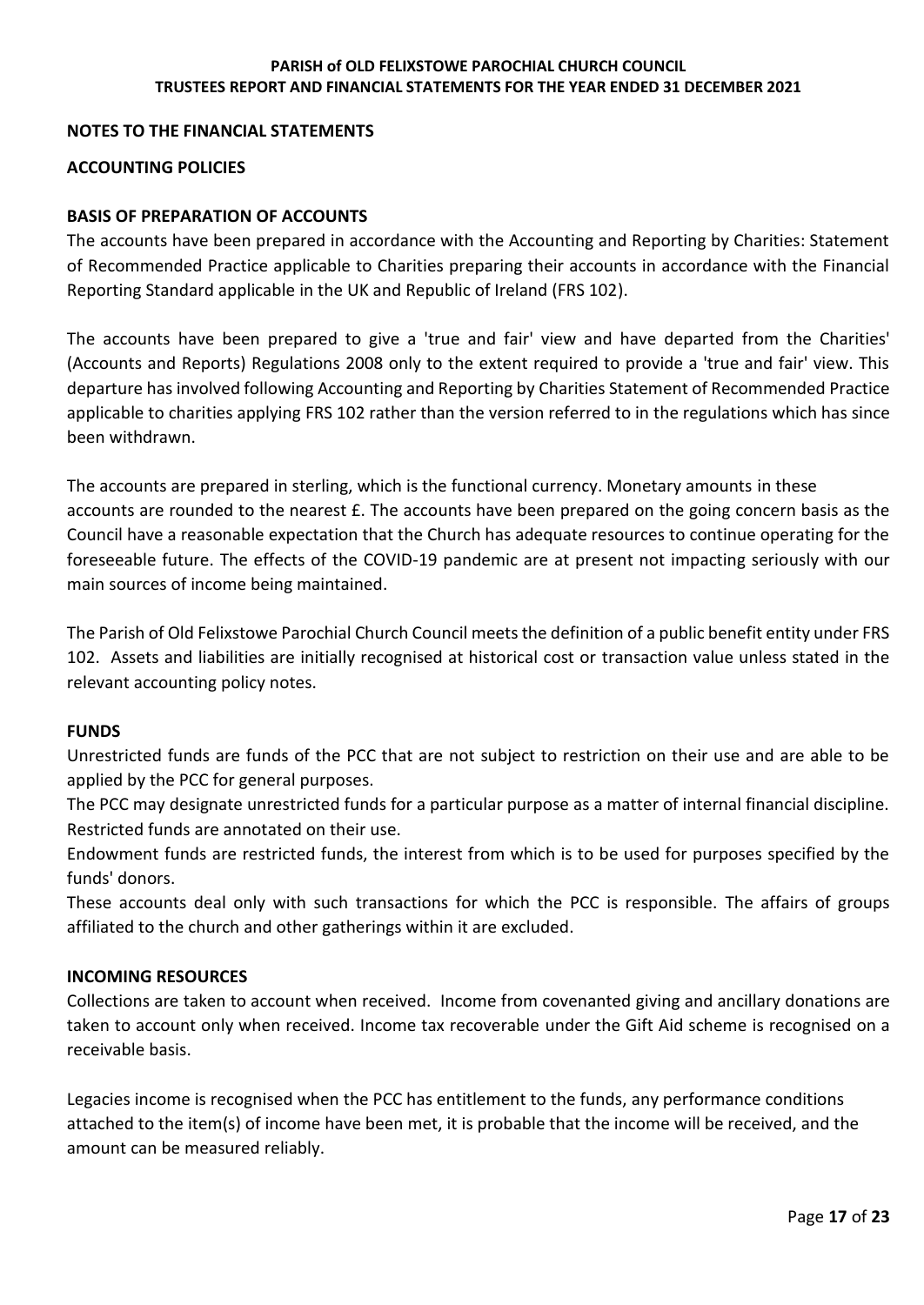Recurring and non recurring grants are taken to account only when credited to the PCC's bank. Income from charitable activities is recognised on a receivable basis.

Fundraising and income generated from other trading activities are recognised when received.

#### **RESOURCES USED**

Donations and grants are taken to account on voting by the PCC or payment, whichever is the earlier. Other costs are accounted for when the PCC's liability for them occurs.

#### **FIXED ASSETS**

#### **Consecrated Land & Buildings**

These are excluded from the accounts.

No value is placed on movable church furnishings that require a faculty for disposal.

Expenditure on consecrated property and movable furnishings whether improvement or maintenance is written off in the year of expenditure.

#### **Other Land & Buildings**

St Andrew's House is stated at the market value provided by a professional valuer in February 2019. The value is reviewed on an annual basis by the Trustees and professionally revalued at intervals of no more than 5 years.

St Andrews Hall is stated at cost.

Expenditure on other land and buildings is written off as incurred and no depreciation is charged.

#### **Other Fittings, fixtures equipment**

This is written off on a linear basis over three years. Items less than £1,000 in value are written off when acquired.

#### **IMPAIRMENT OF FIXED ASSETS**

At each reporting date the Charity reviews the carrying amounts of its tangible assets to determine whether there is any indication that those have suffered any impairment loss. If any such indication exists, the recoverable amount of the asset is estimated in order to determine the extent of the impairment loss (if any).

#### **INVESTMENTS**

Investments are shown at market value. Differences in closing market value from the preceding year are taken to the Statement of Financial Activities as an unrealised movement.

Income arising from investments is accounted for on an accrual basis.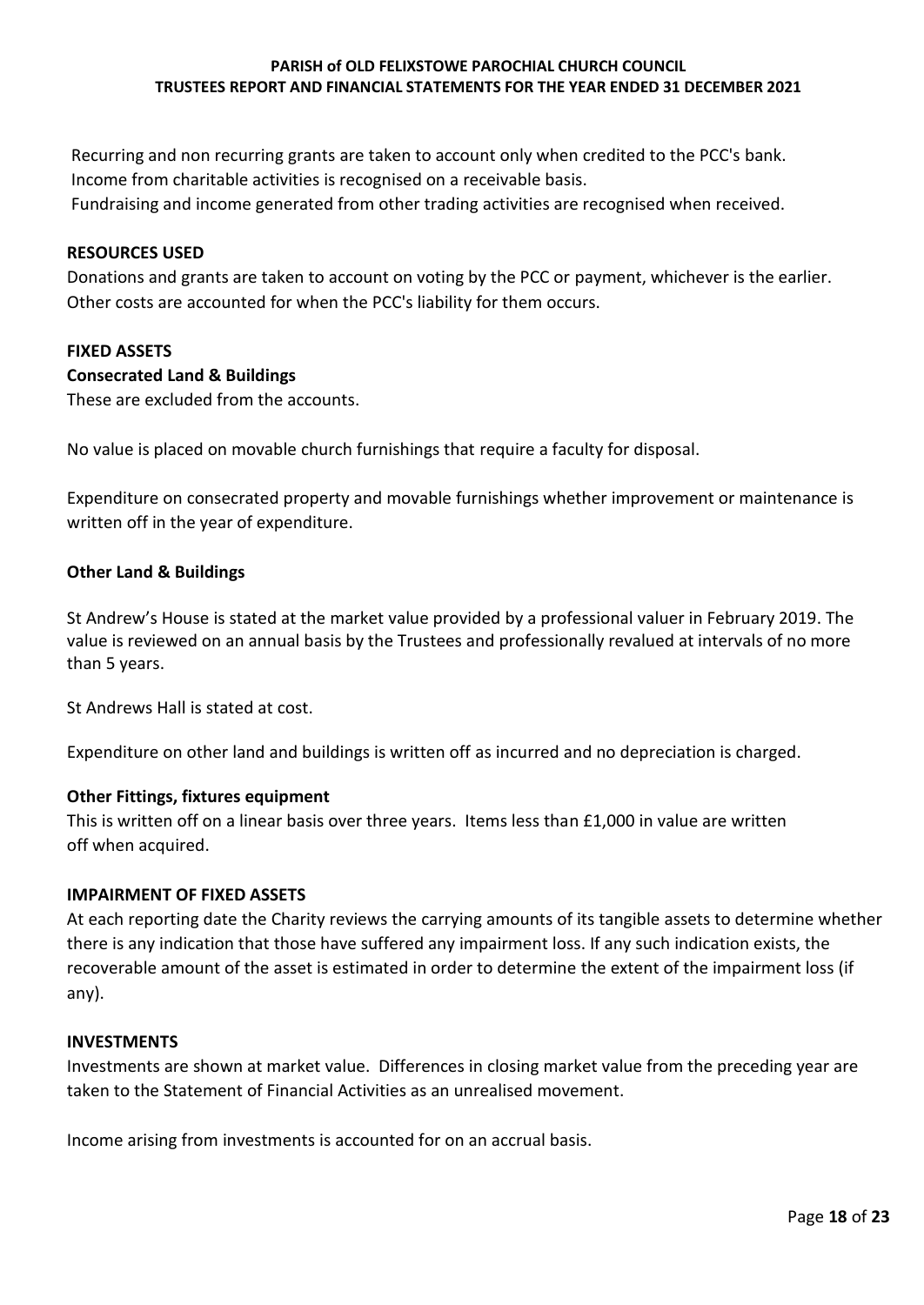#### **FINANCIAL INSTRUMENTS**

Other than the fixed asset investments, the charity only has financial assets and financial liabilities of a kind that qualify as basic financial instruments. Basic financial instruments are recognised in the Balance Sheet when the PCC becomes party to the contractual provision of the instrument.

#### **CURRENT ASSETS**

Sums owed to the PCC are shown as debtors less any amount which may not be collectable. Cash at bank and in hand includes cash and highly liquid investments.

#### **ACCOUNTING ESTIMATES AND AREAS OF JUDGEMENT**

Estimates and judgements are continually evaluated and are based on historical experience and other factors, including expectations of future events that are believed to be reasonable under the circumstances. The freehold property, 10, Fleetwood Road, is professionally revalued at intervals of no more than five years.

#### **PENSIONS**

The PCC has no contractual obligation to make payments to any pension scheme for its employees. Contributions will be charged to the Statement of Financial Activities as they become payable.

#### **LEASES**

Rentals payable under operating leases are charged against income as they become payable.

#### **EMPLOYMENT TERMINATION**

There is currently no provision for contractual payments on termination of employment in staff contracts. If a termination becomes necessary, it will be dealt with in accordance with circumstances and employment law in force at that time.

#### **TAXATION**

The activities are exempt from United Kingdom VAT and Income taxation.

#### **NOTE 1: FIXED ASSETS**

The PCC beneficially owns two non-consecrated freehold properties: St. Andrew's church hall and St. Andrew's House. There has been no depreciation in 2021.

St. Andrew's House was professionally valued on 19 February 2019 at £300,000 and is stated at this value in these accounts.

St Andrews Hall is stated at cost in these accounts. This was professionally valued at £190,000 on 5 November 2020.

The PCC also owns St. Nicholas's church, a non-consecrated property at Felixstowe Ferry. If services are not held there for a period of more than one year, interest in the property reverts to the original donor.

In the PCC's opinion the property has no market value to the PCC. These properties are unrestricted.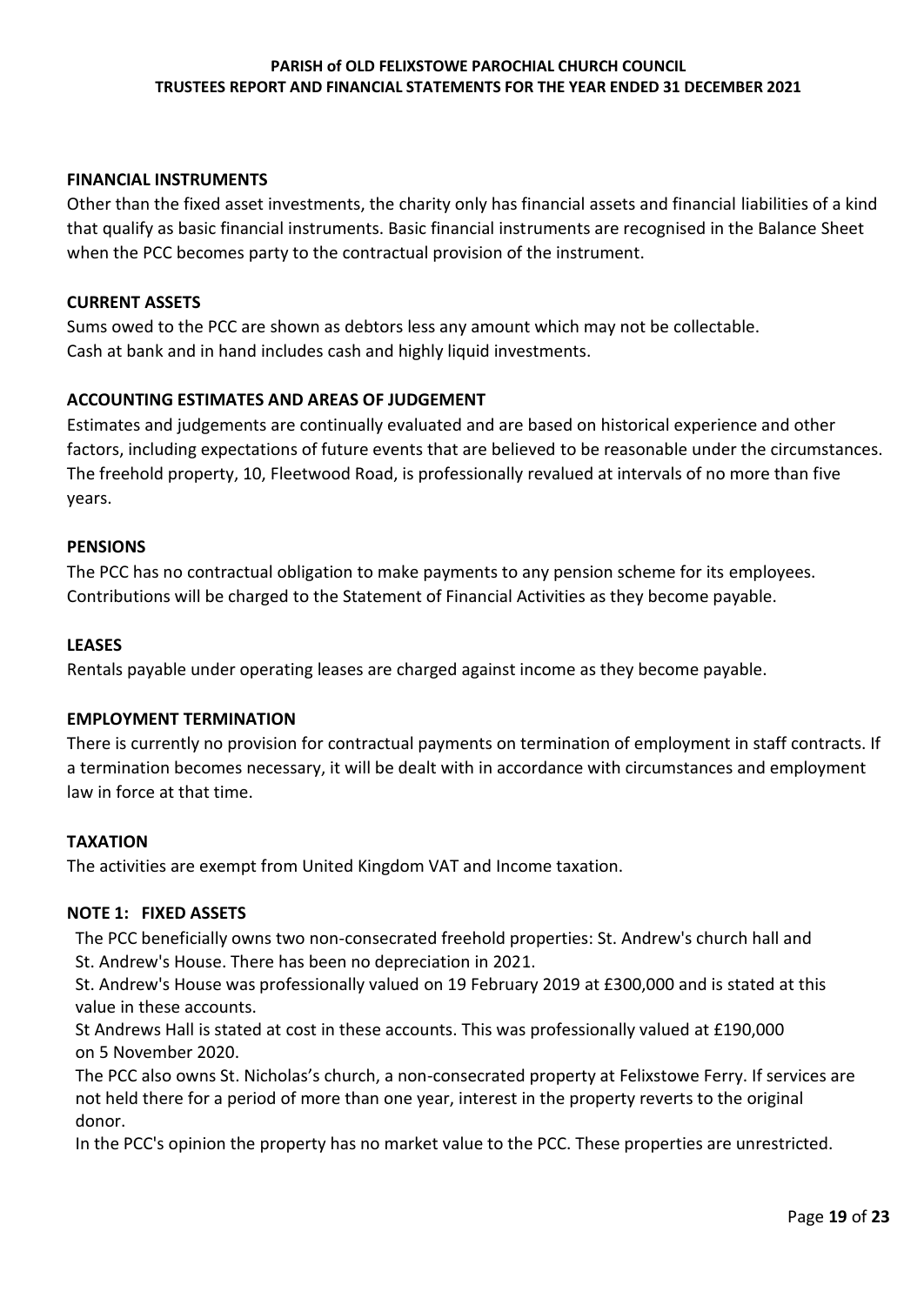# **NOTE 1:** (continued)

|                                                               | Equipment | <b>St</b><br>Andrew's<br><b>House</b> | <b>St</b><br>Andrew's<br>Hall | <b>Total</b><br>£ |
|---------------------------------------------------------------|-----------|---------------------------------------|-------------------------------|-------------------|
| Cost/Valuation                                                |           |                                       |                               |                   |
| Brought forward and                                           |           |                                       |                               |                   |
| Carried forward                                               | 3,089     | 300,000                               | 40,000                        | 343,089           |
| <b>Depreciation</b><br>Brought forward and<br>carried forward | 3,089     |                                       | 20,000                        | 23,089            |
|                                                               |           |                                       |                               |                   |
| Written down value                                            |           |                                       |                               |                   |
| At 31 December 2021                                           |           | 300,000                               | 20,000                        | 320,000           |
| At 31 December 2020                                           |           | 300,000                               | 20,000                        | 320,000           |

## **NOTE 2:**

#### **ENDOWMENTS**

The Diocese holds certain funds, the income from which is for the benefit of the parish. Cash from these funds is shown in Saints Peter & Paul Graves & Fabric Fund

|               |                                                    | Original capital sum |
|---------------|----------------------------------------------------|----------------------|
|               |                                                    |                      |
| <b>OLIVER</b> | For Maintenance of Oliver family graves and        | 757                  |
|               | keeping legible their lettering and benefit of Ss  |                      |
|               | Peter and Paul.                                    |                      |
|               | Interest held at the Diocese, available to the PCC |                      |
| CHURCHMAN     | For fabric and grave maintenance, particularly     | 1,000                |
|               | Churchman family graves. Trust deed held at        |                      |
|               | Diocese, available to the PCC                      |                      |

#### **ENDOWMENT MOVEMENT**

|               |              | <b>Value 2020 £</b> | <b>Value 2021 £</b> | Movement £ |
|---------------|--------------|---------------------|---------------------|------------|
| <b>OLIVER</b> |              | 37,192              | 43,073              | 6,511      |
| CHURCHMAN     |              | 5,849               | 5,852               |            |
|               | <b>TOTAL</b> | 43.041              | 49,555              | 6.514      |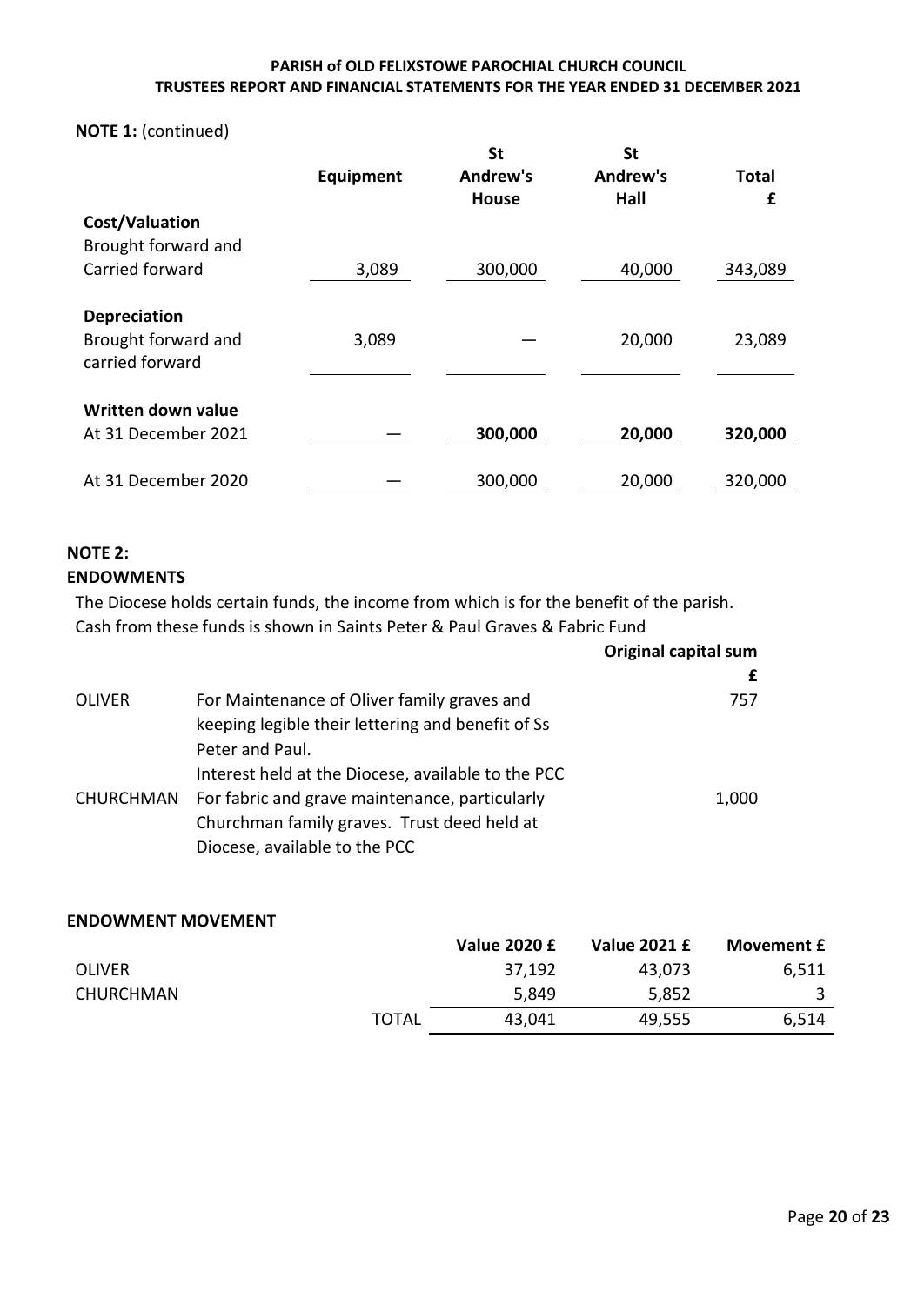#### **NOTE 3: DEBTORS**

|               | 2020   | 2021  |
|---------------|--------|-------|
|               |        |       |
| Other debtors | 10,020 | 2,472 |
| Prepayments   | 4,270  | 4,212 |
|               | 14,290 | 6,684 |

It is probable that a further residual sum will be received from an Estate, from which a legacy has already been received. However, this cannot be recognised due to the degree of uncertainty and the inability to measure or quantify the amount due.

#### **NOTE 4: LIABILITIES FALLING WITHIN ONE YEAR**

|           | 2020  | 2021  |
|-----------|-------|-------|
|           |       |       |
| Creditors | 422   | 949   |
| Accruals  | 2,470 | 4,475 |
|           | 2,892 | 5,424 |

### **NOTE 5: ANALYSIS OF NET ASSETS BY FUND for the year ended 31st December 2020**

|                                                | <b>Unrestricted</b> | <b>Restricted</b> | Endowment | <b>Total £</b> |
|------------------------------------------------|---------------------|-------------------|-----------|----------------|
| Fixed assets                                   | 320,000             |                   | 43,041    | 363,041        |
| Current assets                                 | 163,622             | 114,821           |           | 278,443        |
| Liabilities                                    | 2,470               | 422               |           | 2,892          |
| Net current assets less current<br>liabilities | 161,152             | 114,399           |           | 275,551        |
| Total assets less current liabilities          | 481,152             | 114,399           | 43,041    | 638,592        |
| <b>Total funds carried forward</b>             | 481,152             | 114,399           | 43,041    | 638,592        |

#### **NOTE 6: OPERATING LEASE COMMITMENTS**

On 22 August 2019, the church entered into a 5-year operating lease agreement in respect of a photocopier The amount outstanding at 31 December 2021 was as follows:

|                  | 2020  | 2021  |
|------------------|-------|-------|
|                  | £     |       |
| Within 1 year    | 880   | 880   |
| More than 1 year | 2,019 | 1,139 |
|                  | 2,899 | 2,019 |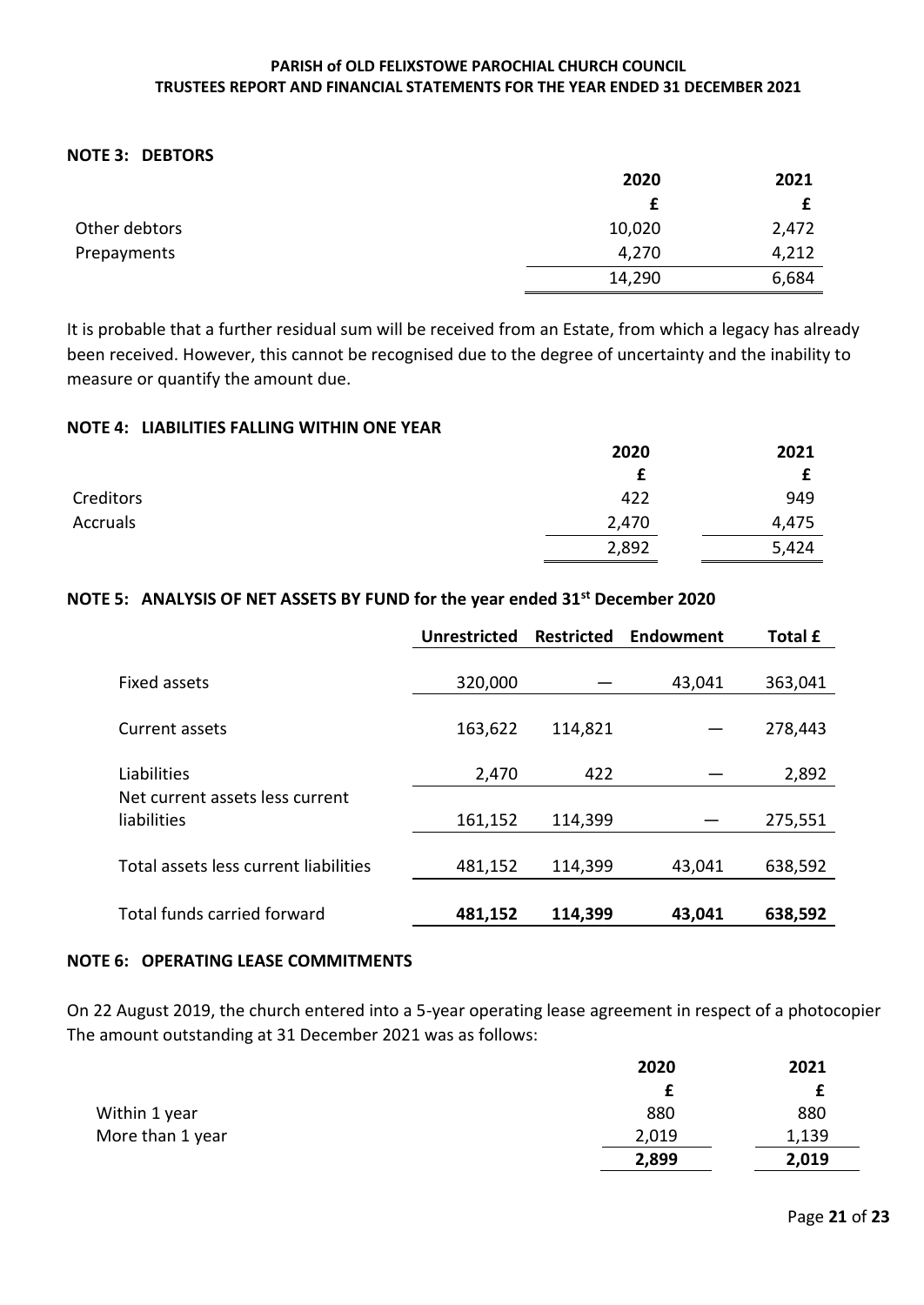Payments recognised as expenditure amounted to £880 (2020: £880)

#### **NOTE 7: PAYMENTS TO INSTITUTIONS & INDIVIDUALS –**

The PCC made the following donations:

|                                    | 2020 | 2021  |
|------------------------------------|------|-------|
|                                    | £    | £     |
| <b>Overseas Mission Fellowship</b> |      | 1,400 |
| <b>TEAR fund</b>                   |      | 1,400 |
| <b>Church Pastoral Aid Society</b> |      | 1,400 |
| <b>BOOST Felixstowe</b>            |      | 1,400 |
| The Hope Trust                     |      | 1,400 |
|                                    |      |       |
|                                    |      | 7,000 |

#### **NOTE 8: POST BALANCE SHEET EVENTS**

The activities of the church continued to be affected by the Covid 19 lockdown. This is anticipated to ease during the first half of 2022.

The Streaming project started in 2021 is nearing the end of the planning stage and faculty procurement. It is anticipated that installation will commence mid-2022 and the projected cost is estimated at approximately £50,000.

We have applied to the Diocesan Board of Finance to withdraw £16,000 from the Oliver Endowment Income Fund. This will be used for the upkeep of the family graves and the St Peter & Paul Streaming Project.